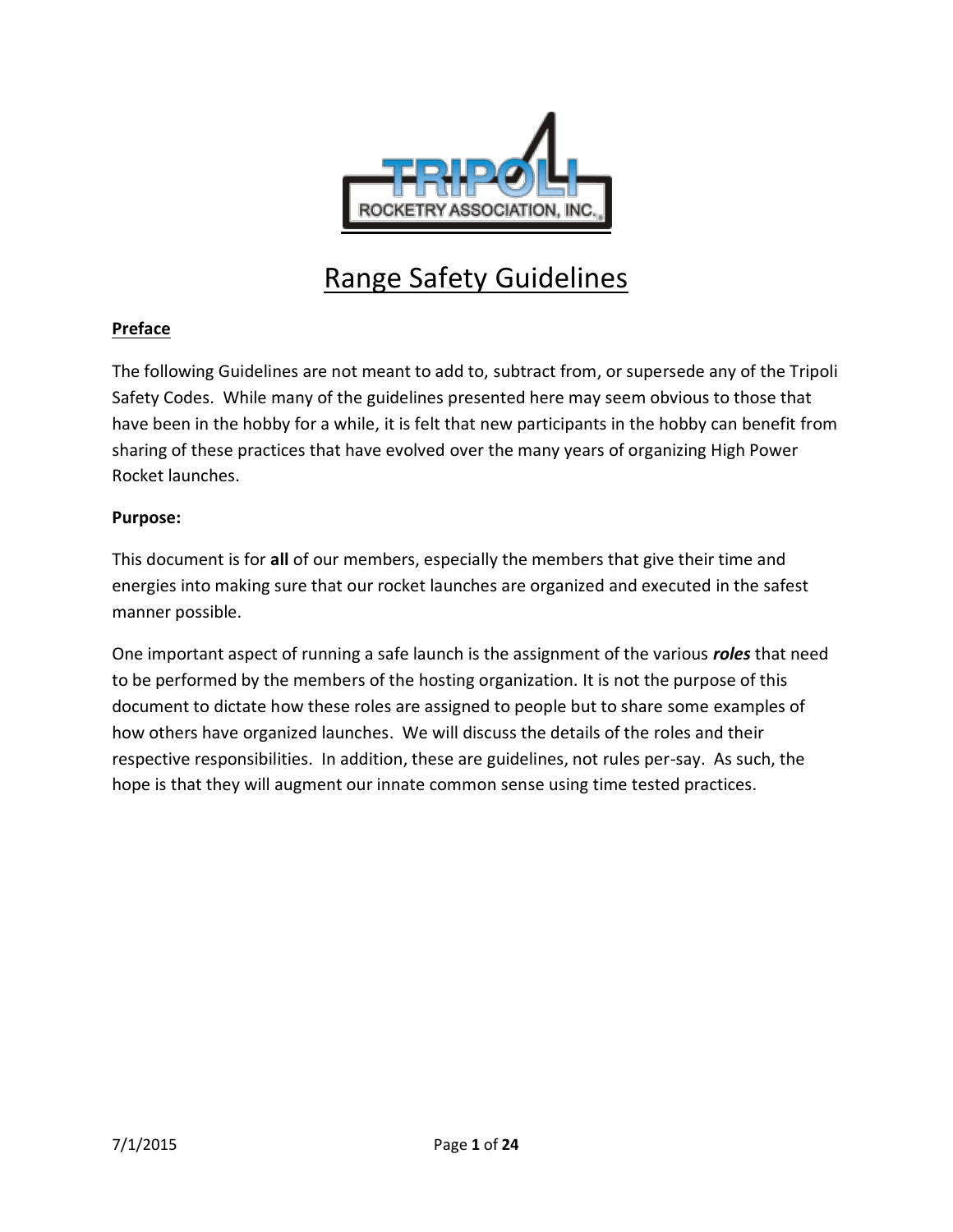#### **Organization:**

While safety is a responsibility of **all** members, there are certain *roles* that require different sets of skills and focus. Those roles will be specifically covered in more detail. The guidelines will focus on the following areas:

#### **Range Operation Roles:**

- Prefect
- Launch Director
- Range Safety Officer (RSO)
- Flier
- Flight Safety Review
- Launch Control Officer (LCO)
- FAA Authorization Holder
- Range Manager

**Note**: *While this functional categorizing of roles may make for a nice organization, it is probably true that when assigning these roles to people, most Prefectures may have functional overlap. For example, the Launch Director may be the FAA Certificate of Authorization Holder; there may not be any official Range Managers, etc. It is further expected that it is the responsibility of the Launch Director to assign/delegate people to the roles needed to organize and run the launch.*

Another important consideration is that with all roles, the *authority can be delegated to others*. That will be a reoccurring theme of this narrative as it allows for flexibility without sacrificing responsibility. But it is essential that there be people who know that they are responsible for these duties; otherwise responsibilities can '*fall between the cracks'* as they say. Forgetting to designate '*who is responsible*' is not a viable option for the long term health of our hobby."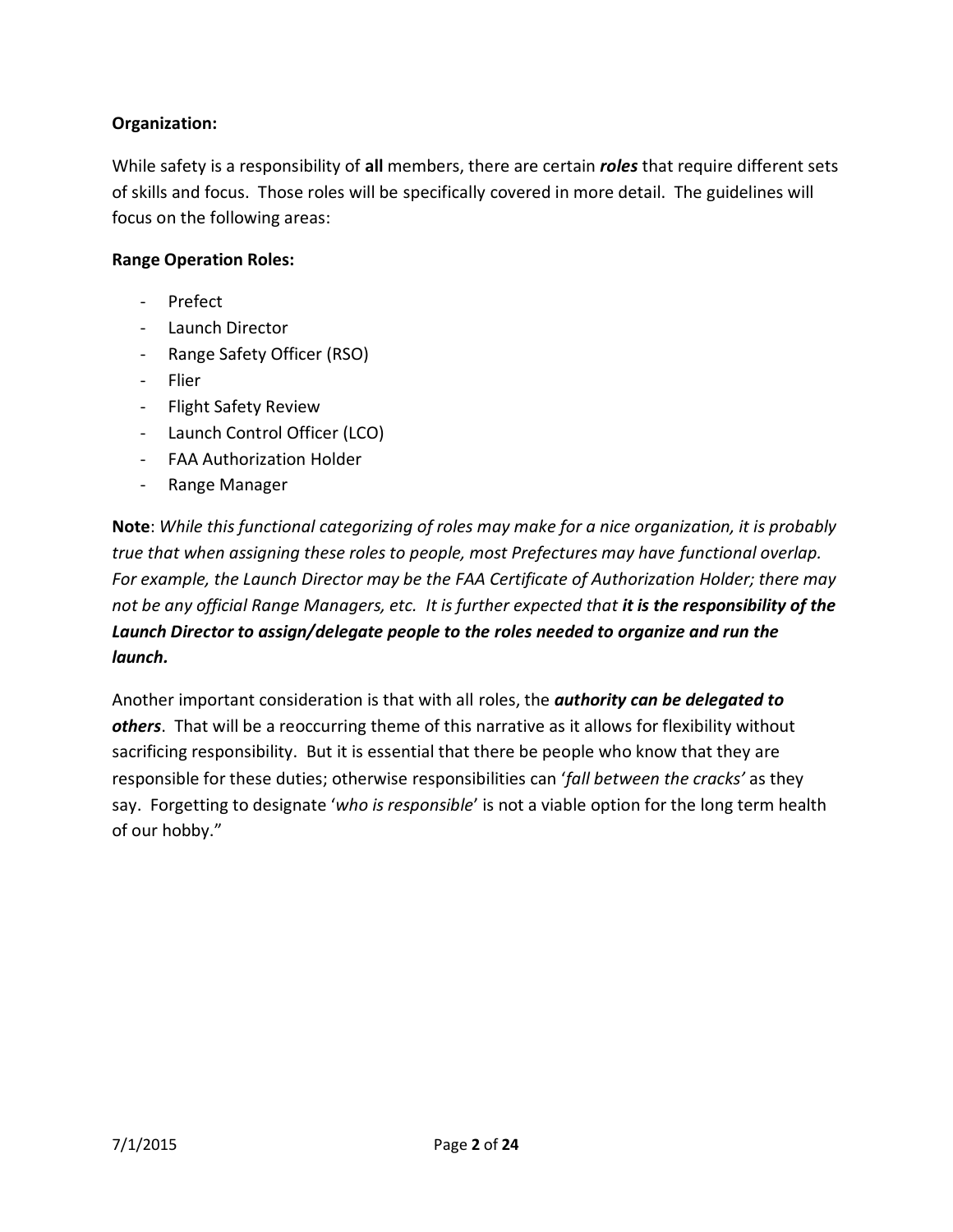# **Prefect**

Careful observers of the Safety Codes will realize that the role of the Prefect is never specified. This is due to the fact that our Safety Codes are built on top of NFPA codes and therefore has no mention of a Prefect role.

That being said, the Prefect is the official representative of the Tripoli Rocketry Association within the Prefecture. As such, one important role is to make sure that the Safety Codes are followed to insure that the Association's liability insurance is not put into jeopardy.

The role of the Prefect can vary with the size and complexity of the Prefecture as well as the size and complexity of a particular launch. For example, small Prefectures may have the Prefect doing many of the roles (e.g. FAA COA holder, Launch Director, etc.) while larger Prefectures may have a more a complex organizational structure where many of the organizational and launch roles are performed by others (e.g. President, VP, etc.).

Since the Prefect has responsibility of making sure that the Safety Codes are followed to insure that the Association's liability insurance is not put into jeopardy, it makes sense to involve the Prefect in the decisions that assign other launch specific roles to other members. In fact, many Prefectures will have the Prefect handle the roles of Launch director as well as RSO; especially for smaller launches.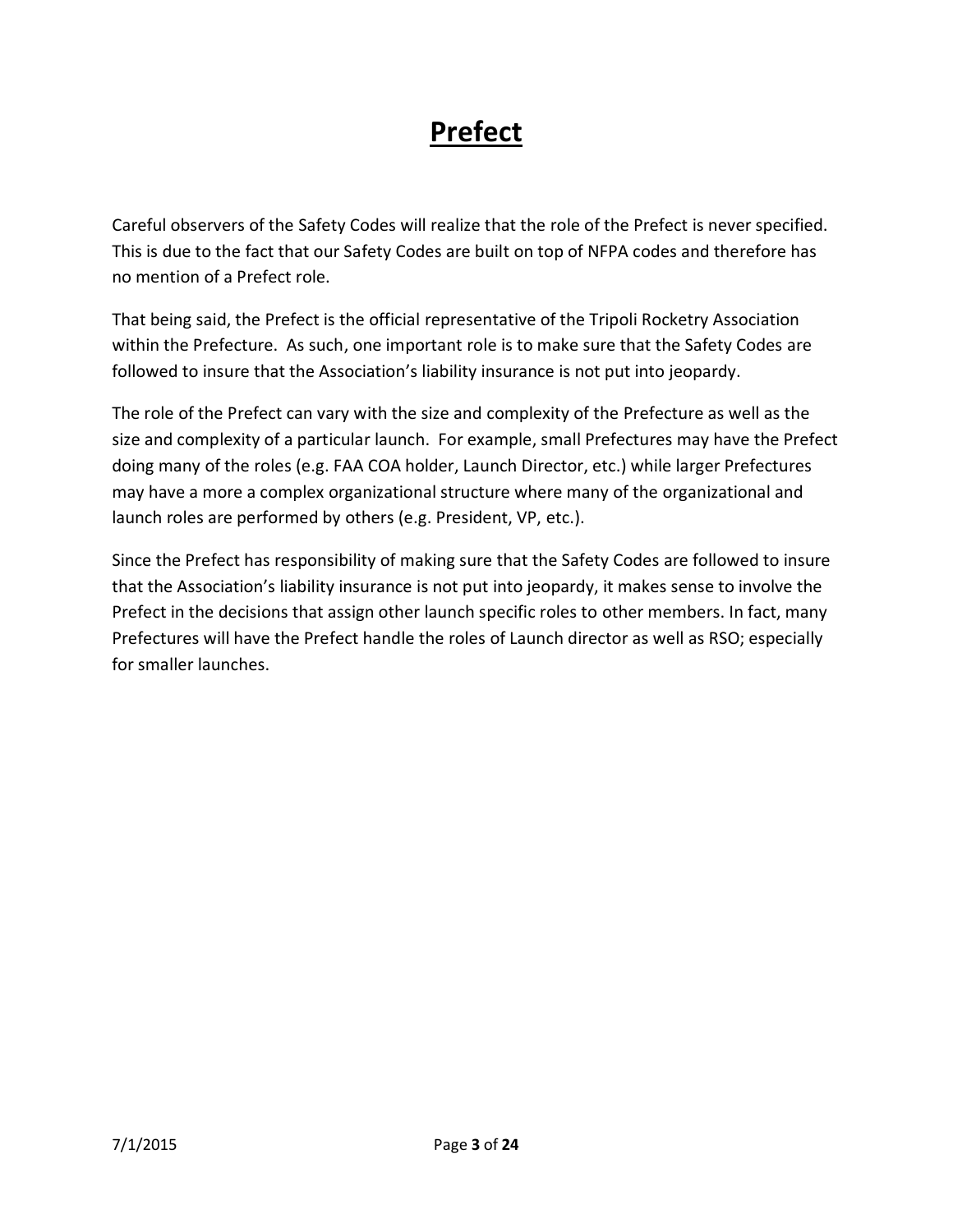# **Launch Director**

Unlike the Prefect, the position of Launch Director is called out in the Safety Code. The Launch Director has responsibility for the *entire* launch. Many Prefectures have the Prefect assume this role.

The primary role of the LD is to insure that the requirements defined in the Safety Code for running a Sanctioned Launch (i.e. insured launch) are met:

- 1. The Launch Director shall be member of Tripoli in good standing.
- 2. Follows the appropriate Tripoli Safety Code.
- 3. Legal: All AHJ (e.g. FAA COA) requirements/regulations met and any required permits secured.
- 4. Landowner permission/constraints.
- 5. Informing Tripoli HQ on the intended use of the launch site (with dates) for Tripoli Sanctioned Launches.

The LD shall confirm that adequate safety equipment is on site including a portable fire extinguisher, first aid kit, and cellular communications.

The LD shall have contact numbers for local fire departments, police, emergency medical, and electrical power grid authority personnel.

The LD handles the assignment/delegation of subordinate role responsibilities (e.g. RSO). If the Launch Director chooses to not assign/delegate a particular role to someone else, then the LD shall assume those responsibilities onto themselves. Note: if the LD assumes the role of RSO, then the LD must be certified Level 2 or higher.

Most often, the LD and the RSO have a very tight relationship and either one can shut down the range for any reason (e.g. Safety, weather, change in AHJ approval, etc.)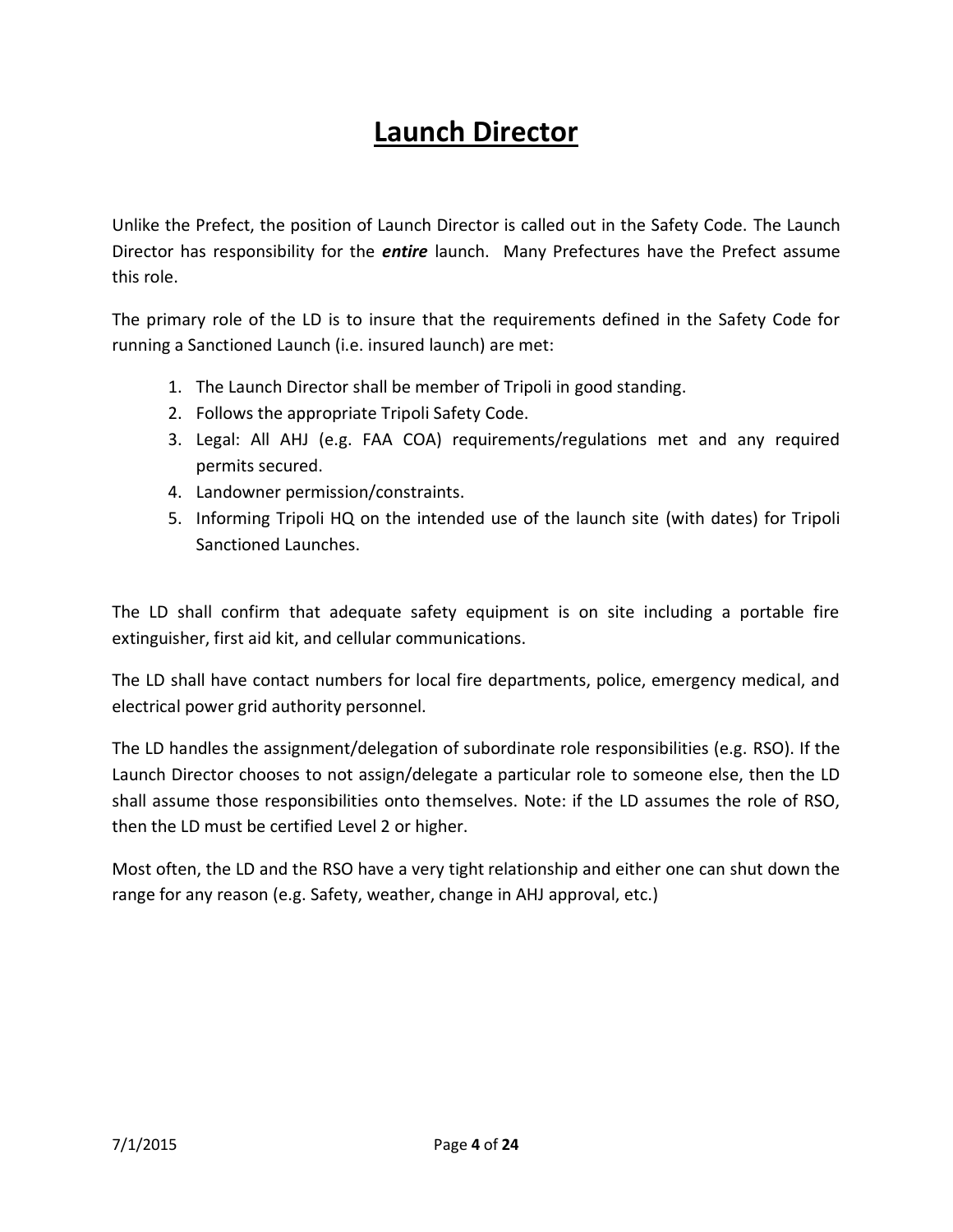#### **Accident contingency plans:**

In the event of a mishap causing significant damage to property or injury or death to persons, the Launch Director is responsible for:

- Attend to injured person(s); Notification of on-site medical resources.
- Call Emergency Services, as required
	- $\circ$  911 (US)
	- o Ambulance
	- o Fire Department
	- o Police
- Establish security of accident site restrict site access, ensure site and debris are not disturbed pending accident investigation; Capture accident materials to facilitate forensics.
- Secure all documentation/evidence pertaining to launch operations;
- Notify responsible authorities, as required.
- Document names, addresses, telephone numbers of participants and witnesses
- Notify Tripoli Headquarters as soon as possible.

#### **Accident Investigation:**

The primary purpose of investigating accidents is to determine the cause, identify corrective actions and take preventative measures in future rocket launch operations.

The following procedures are suggested:

- Rescue of personnel shall always take precedence over safety investigations
- Secure the location of the accident
- Control access to the mishap scene/area
- A photographic record should be made if possible
- Collection of relevant physical materials for possible forensic analysis
- Get witness accounts, as they often provide important details
- Advise appropriate authorities
- Have technically qualified individual assist in evaluation
- Complete a written report detailing facts of occurrence as soon as possible, to keep details accurate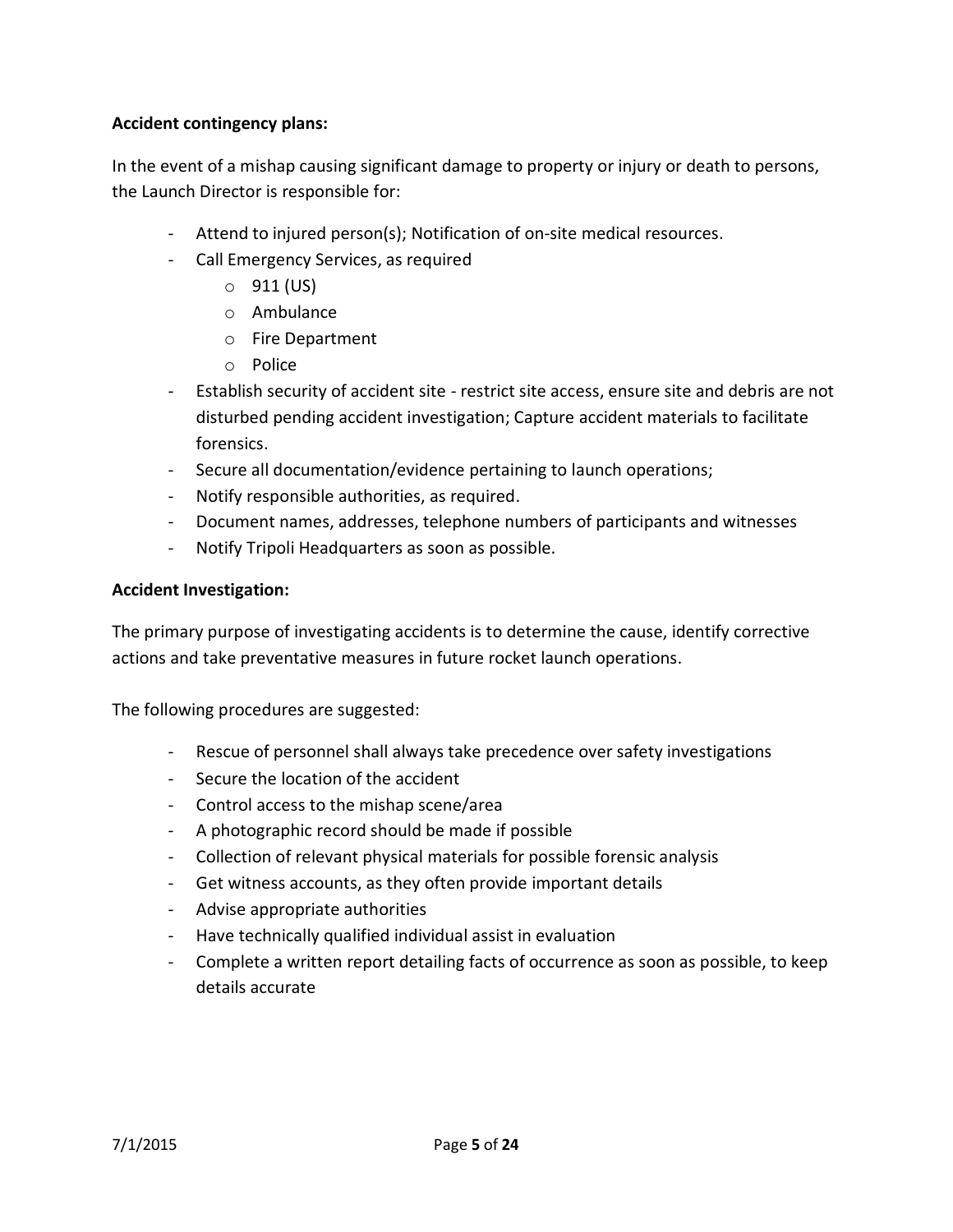# **Range Safety Officer**

Unlike the Prefect, the position of Range Safety Officer is called out in the Safety Code. Many Prefectures have the Prefect assume this role.

The role of the Range Safety Officer (RSO) is to minimize the risks to personnel and property involved in the handling, preparation, and launch operations of model and high power rocket launches. This role is can be assigned/delegated by the Launch Director to a very experienced member since the RSO's role encompasses all aspect of running a safe launch.

The flight safety goals are to review the intended flight of all vehicles, and attempt to prevent any incidents that might endanger human life, cause damage to property, or result in embarrassment to Tripoli and rocketry at large. Although the risk of such an incident can never be completely eliminated, the flight should be carefully reviewed to minimize the risks involved while enhancing the probability for attaining a successful launch.

The RSO is responsible for assuring that the Tripoli Safety Codes and RSO procedures are not violated during operations and to ensure that acceptable risks are understood and are within reasonable limits.

The Flight Safety Review is to be performed by a Range Safety Officer (or their delegate) prior to any launch at a sanctioned Tripoli event. This review assesses the quantitative and qualitative aspects of the proposed vehicle flight. If a flight is deemed unsafe, the RSO has authority to stop preparations, hold a launch, or terminate a launch. A flight deemed unsafe must not be launched under any circumstances.

Safety is the responsibility of all Tripoli Rocketry Association members. This idea must be instilled into all flyers and exemplified by Range Safety Officers. A concerted effort by all persons involved will minimize the risks inherent in performing rocket related activities.

It is important to note that the *Range Safety Officer* (RSO) has more responsibilities than the personnel that perform the *Flight Safety Review* procedure. While some Prefectures already have this separation of role (as well as both NAR and CAR policies), some Prefectures assign the role label of RSO to the *Flight Safety Review* which is a misnomer. In literal terms the role of *Range Safety* should be responsible the *entire range* and not just to reviewing the rockets before the flier heads to the flight line. This document attempts to highlight that the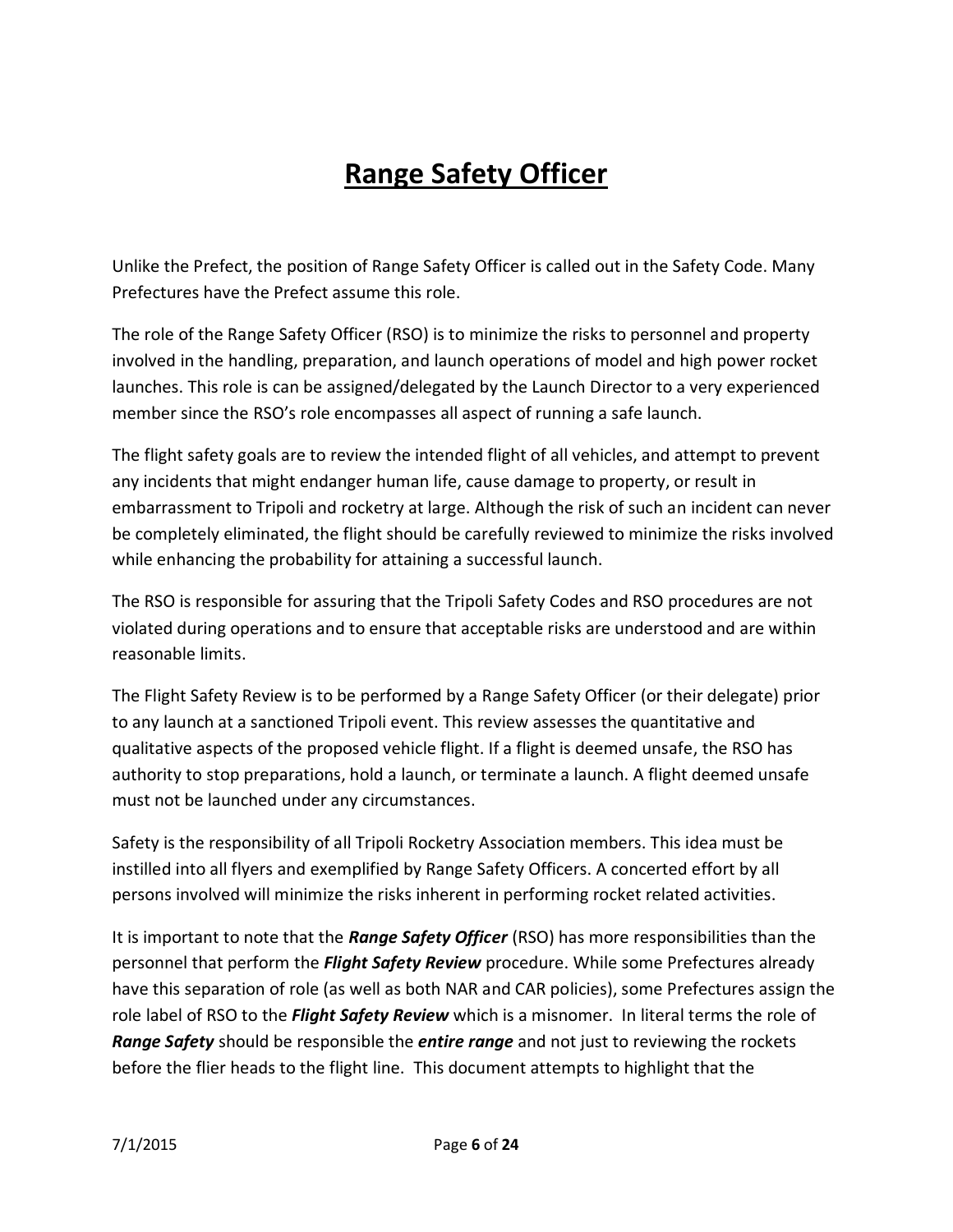responsibility of Launch/Range safety is larger in scope than rocket inspection (i.e. Flight Safety Review).

*Many Prefectures separate the roles of LD and RSO, by having the LD more involved with organizing the event, while the RSO has more responsibility of organizing and operation of the range. Again, how those roles are staffed is up to the Prefecture and Prefect.*

### **RSO REQUIREMENTS**

The RSO must be a current member of Tripoli Rocketry Association in good standings, certified level two or above, experienced in high power rocketry, and knowledgeable about rocket theory, hobby rocket motors and the high power rocketry safety regulations (Tripoli Safety Codes, NFPA 1127, etc.).

The RSO should be familiar with the FAA Certificate of Authorization holder and must be approved to act on that person's behalf in the RSO capacity. Any discrepancies regarding the Range or Flight Operations should be brought to the attention of the FAA COA holder who will have the final decision making authority. The RSO shall be familiar with all the limitations and restrictions of the FAA Certificate of Waiver or Authorization that is effect for the launch including the standard and special provisions of the waiver.

**CARDINAL PRINCIPLE:** Limit the exposure to hazardous situations to a minimum number of persons for a minimum time, consistent with safe and efficient operations.

The RSO shall carry out the Cardinal Principle through their monitoring and execution of the Range Operations and Flight Operations outlined below. The FAA Certificate of Authorization holder, who has the ultimate authority to stop any or all launches, should address any questions or concerns.

### **Large Launch Provision**

Should the size and scope of a particular launch be greater than the abilities of a single RSO to manage, these duties may be split amongst several persons. For example, if the range has separate launch areas (e.g. Away Cells), then it may make sense to delegate separate personnel to those areas to act in the RSO role (e.g. Away Cell RSO).

### **Range Operations**

The RSO is responsible for determining the status of range operations. Before any launch begins, or in the event of a breech, the following criteria must be assessed. If not met, it is up to the RSO to halt any further launches until a safe condition is returned.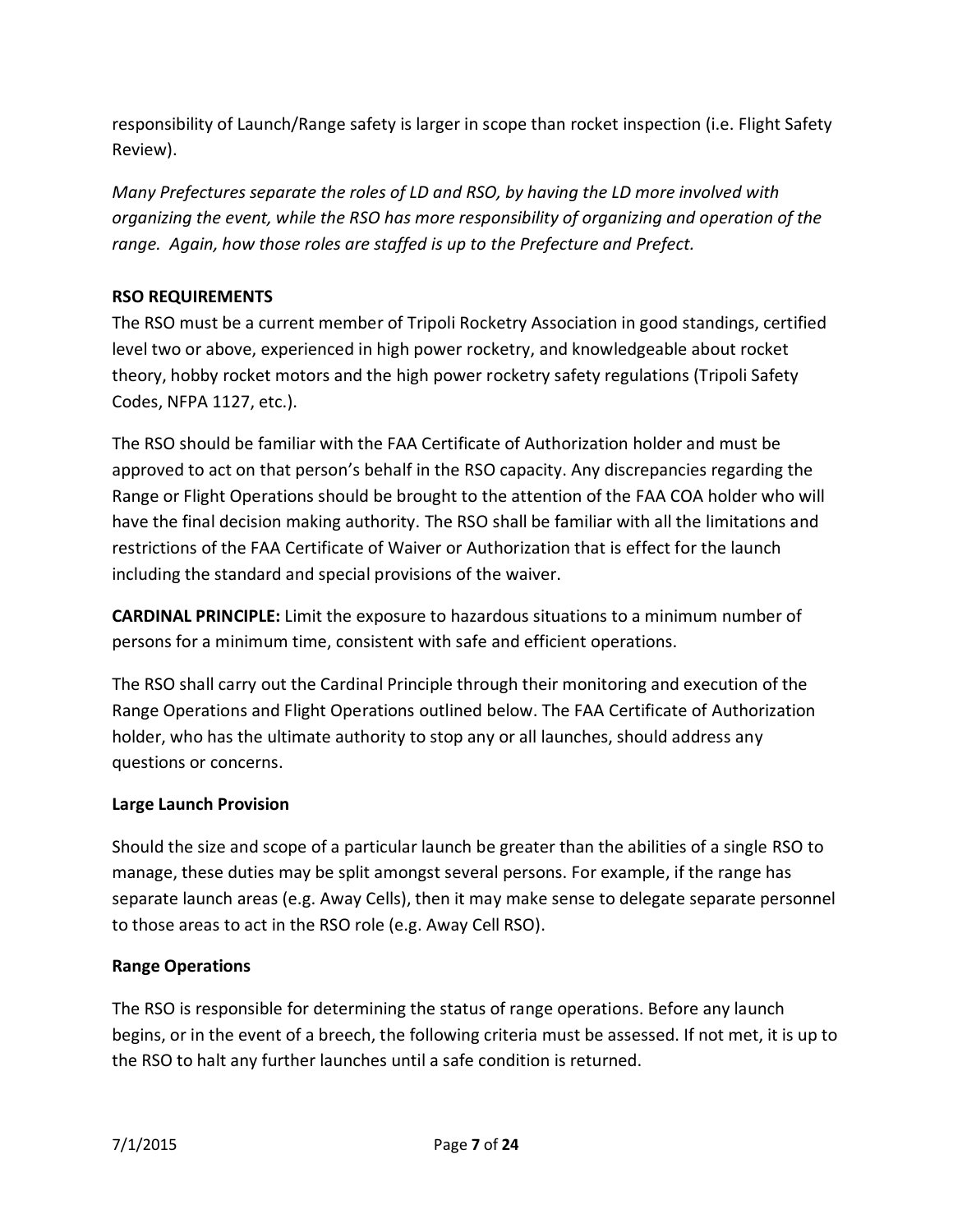#### **Site**

The RSO shall make an examination of the Range area to ensure that adequate barriers, markings, and safety measures exist to prevent unauthorized persons from entering into the range and alert authorized person as to any hazardous situations.

The RSO shall be aware of the largest motor that can be supported by the site area given the table in the High Power Rocketry Safety Code.

The RSO has the authority to open and close the range to any and all personnel

### **Airspace**

Where applicable (i.e. when entering controlled airspace):

- 1. The RSO must have knowledge that a current Certificate of Authorization issued by the FAA is in force and applies to the sections of the Federal Aviation Regulations that will be bypassed.
- 2. The RSO should have knowledge of the Special Provisions of the Certificate of Authorization and that they are being adhered to.
- 3. The RSO must have knowledge that a Notice to Airman has been issued for the date and times of the launch.

#### **Weather**

The RSO must have clear and convincing evidence that the following constraints are not violated.

- 1. Do not launch if ground level winds exceed 20 mph.
- 2. Do not launch if the planned flight path will carry the vehicle through any clouds
- 3. Do not launch if any type of lightning is detected within 10 miles of the launch site

GOOD SENSE RULE: Even when constraints are not violated, if any other hazardous weather conditions exist, the RSO may hold at any time based on the instability of the weather.

#### **Launch Systems**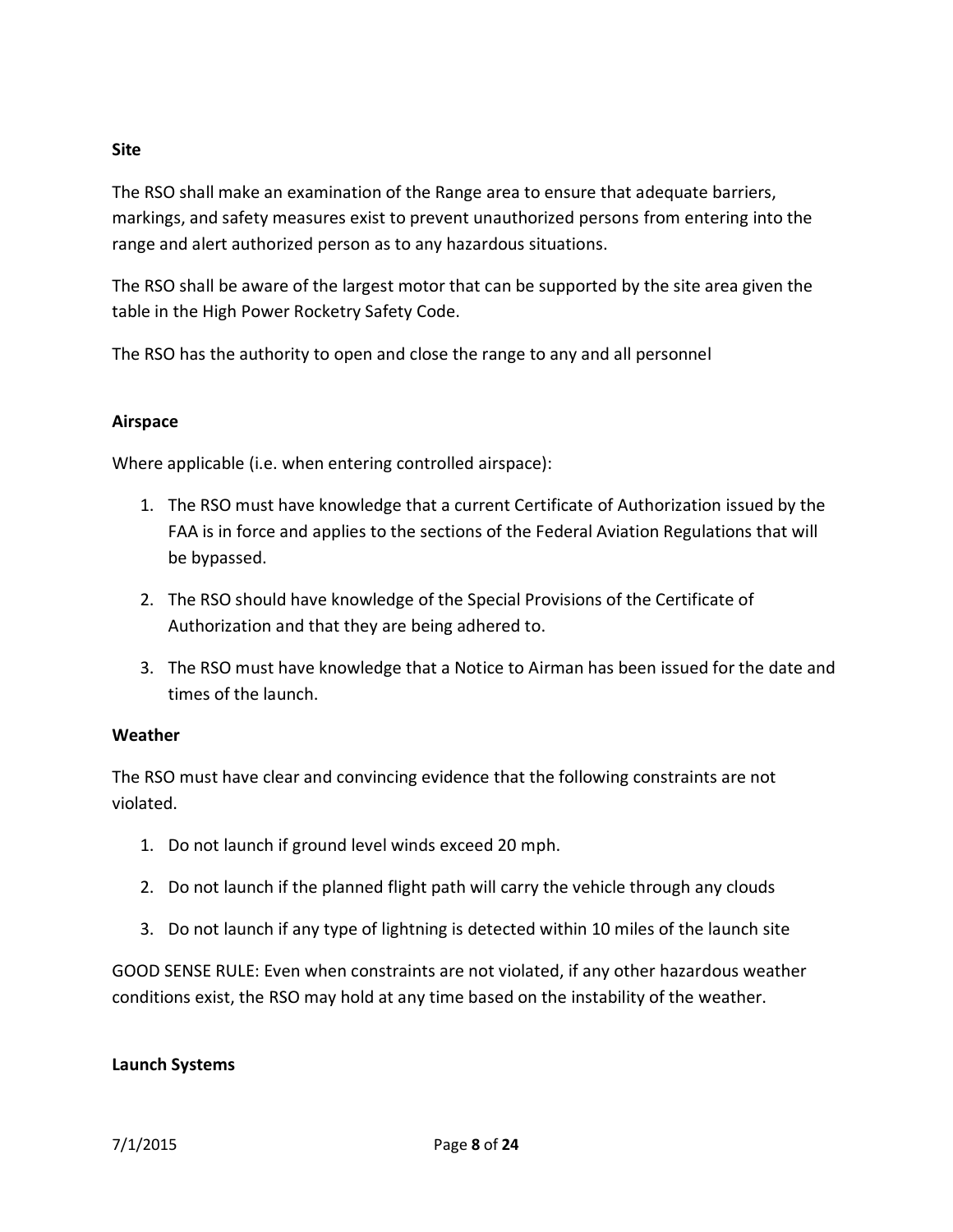The RSO shall familiarize themselves with the types of launch pads available ensuring that they do not approve any flight for which there isn't a sufficient pad.

The RSO shall make a cursory examination of the Range area to ensure that the pads available have been placed appropriately according to the Safety Code.

The RSO should become familiar with the launch control systems and ensure that sufficient safety interlocks are in place to prevent accidental ignitions.

### **Emergency**

The RSO shall confirm that adequate safety equipment is on site including a portable fire extinguisher, first aid kit, and cellular communications.

The RSO shall have available to them contact numbers for local fire departments, police, emergency medical, and power authority personnel.

### **Flight Operations**

The RSO (or their delegate) is to perform the Flight Safety Review (FSR) of all rockets intended for launch. *The RSO can do this, or they can assign and oversee that operation using Flight Safety Review (FSR) personnel.* Upon completion of the FSR the RSO will make a flight readiness decision. If the flight is approved this should be indicated by the RSO (or their delegate) initialing the flight card. If minor modifications will bring the rocket to flight ready status the flyer should be informed of the required modifications and asked to return only after taking appropriate corrective actions.

If a situation arises that the RSO is unfamiliar with and/or feels uncomfortable making a judgment call on, it is their obligation the find the *Launch Director* on the field to consult with.

#### **Special Projects**

Sometimes a *special project* will want to fly at a launch. Special Projects are subjective in nature, but often fall into the following categories:

- Extreme altitude that pushes the FAA COA.
- Complex cluster and/or staging
- Flight prep that is complicated and time consuming
- Innovative/experimental recovery mechanisms
- Innovative/experimental flight control mechanisms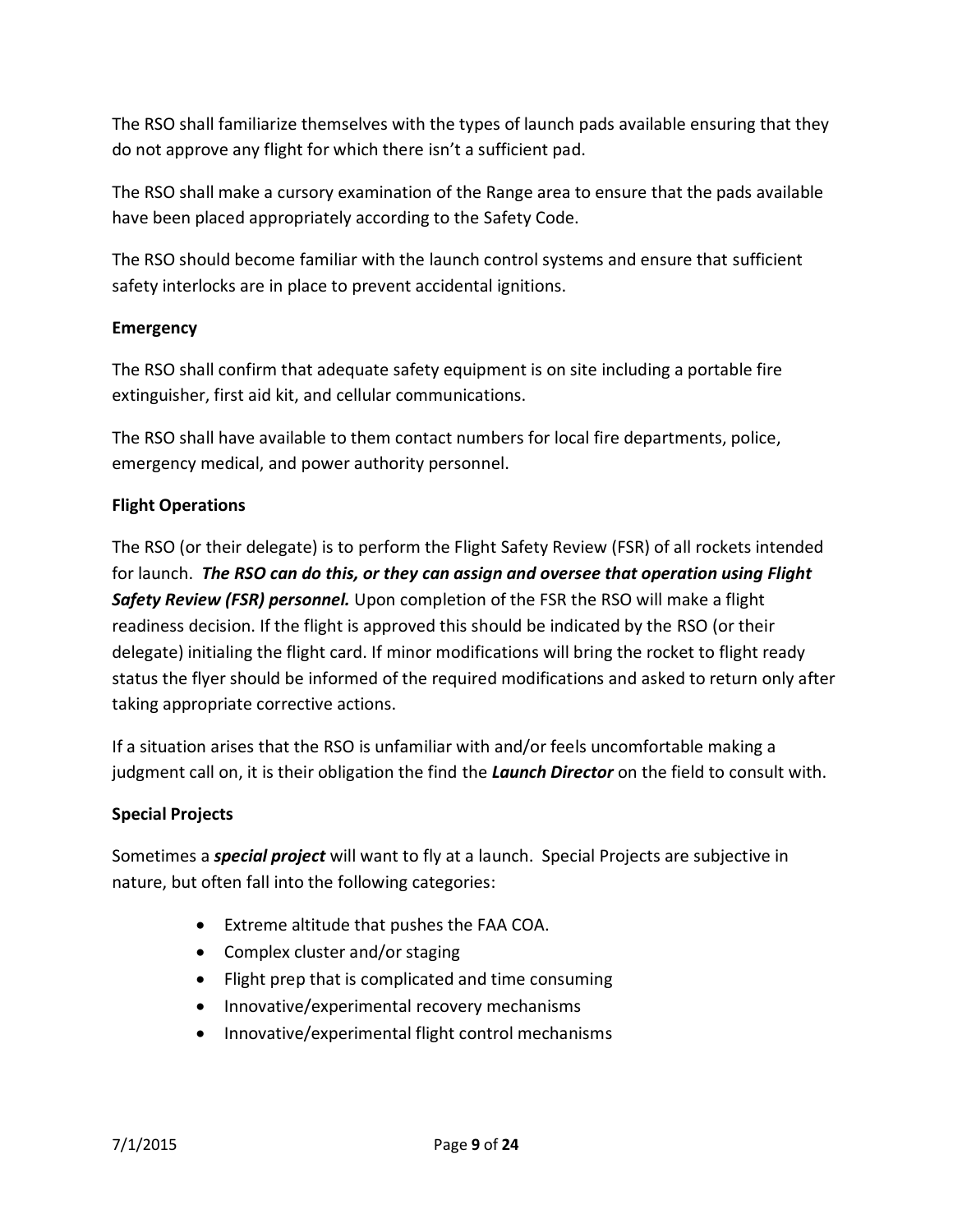Special consideration is not only limited to the actual project, but will also take into consideration the *unique characteristics of the launch site* (e.g. how much space is available, neighboring property considerations, number of spectators, etc.).

In order to get a handle on these kinds of projects, the Launch Director will often, in collaboration with the Range Safety Officer require a special review process be put in place.

The Launch Director should make all perspective participants aware of the special project review process that will be in place for a given launch. Typically this is done in concert with the launch announcement. This way, fliers are aware that their project will need special review that may involve their participation well in advance of the actual launch.

The RSO has the responsibility of reviewing the project, which can involve a team of senior/experienced fliers (often staffed with TAP members) to review and vet those projects. The review process can require the flier to present project documentation in advance of the launch. Sometimes the review team can make recommendations and/or requirements on the project in order to assure the safety of the flight.

Examples of special considerations that may be required/recommended:

- Staging inhibit logic on multi-stage flights.
- "Bonus" Safe Distance.
- High current launch controller requirements for clusters.
- Project supplied launch system
- Remote flight preparation area

Obviously this is just a sample of considerations that may arise during the review process but should provide guidelines for not only those involved with the Special Project, but also those involved with the review process.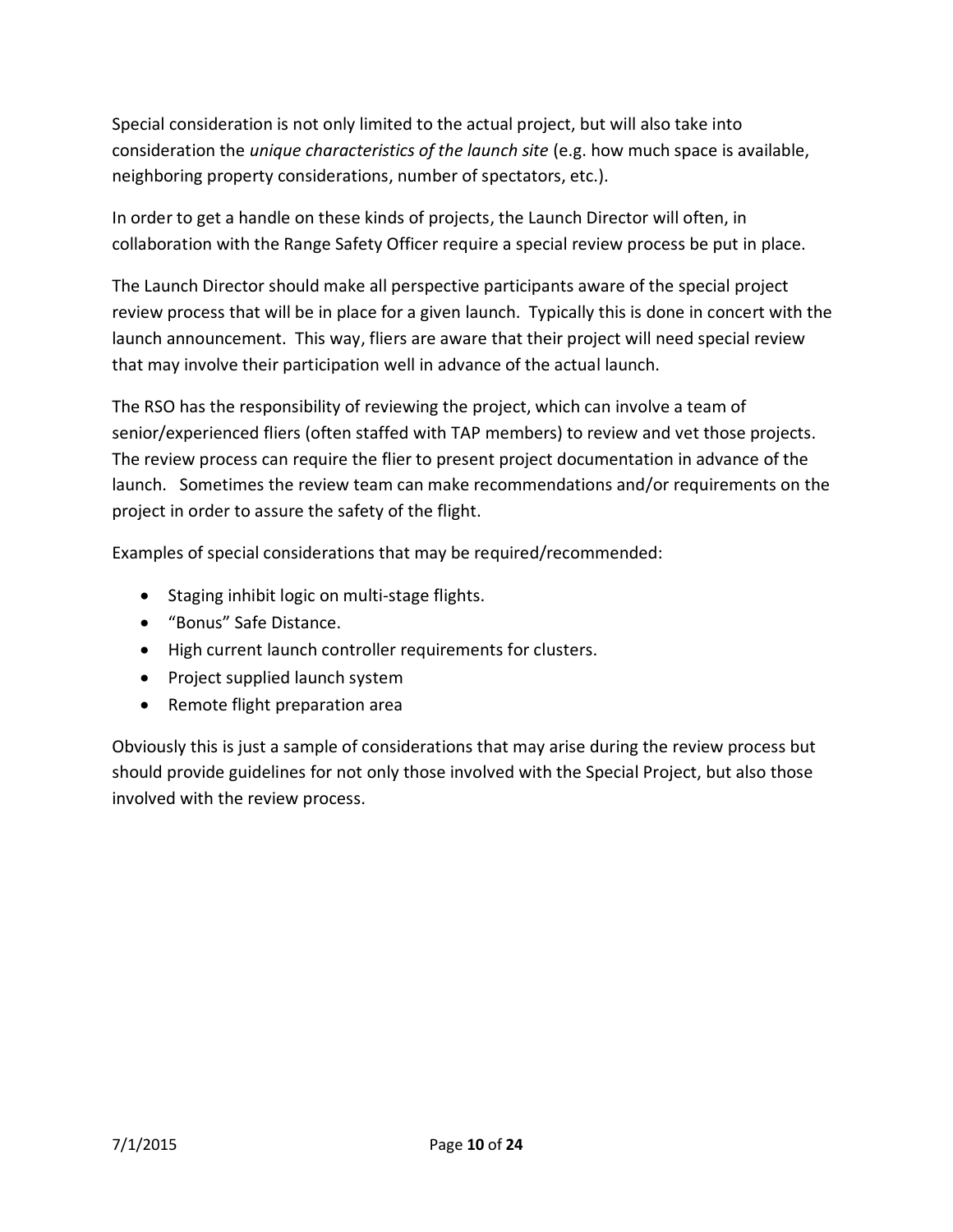# **Flier Responsibilities**

Each flier has the responsibility that their actions and their flights adhere to the Tripoli Safety Code.

All fliers should realize that Tripoli insurance will cover them as long as *they* follow Tripoli Safety Codes. If an accident happens and the flier is found to have violated the Safety Code (e.g. Safe Launch Distances), it is the *flier* that is exposed without having Tripoli insurance coverage. Therefore it is very important that all fliers are familiar with the Safety Code and if they see an issue to bring it to the attention of the officials running the launch.

#### **Stability:**

Make sure that the rocket is of a stable design.

- 1. If it has flown in the current configuration with a similar motor and was stable it will likely remain stable.
- 2. If the design employs canards or unusually small fins be extra careful with the stability verification.
- 3. Providing the CP (center of pressure) calculation by Barrowman or other suitable calculation method should be compared to the CG (center of gravity) as found on the flight ready vehicle. If stability calculations indicate a CG, its accuracy should always be verified.
- 4. If no calculations are available or it is an untested design, use past experience or call upon the expertise of others at the launch in coming to consensus about stability. If the stability is uncertain on an unusual design, ask for proof of stability. Any marginally stable rockets should be treated with extra concern and additional launch safety precautions should be taken.

#### **Propulsion**:

Make sure that the total installed power does not exceed the limitations of the field or FAA COA.

Make sure, as best possible, that the vehicle is capable of withstanding the forward thrust that will be produced by the motor.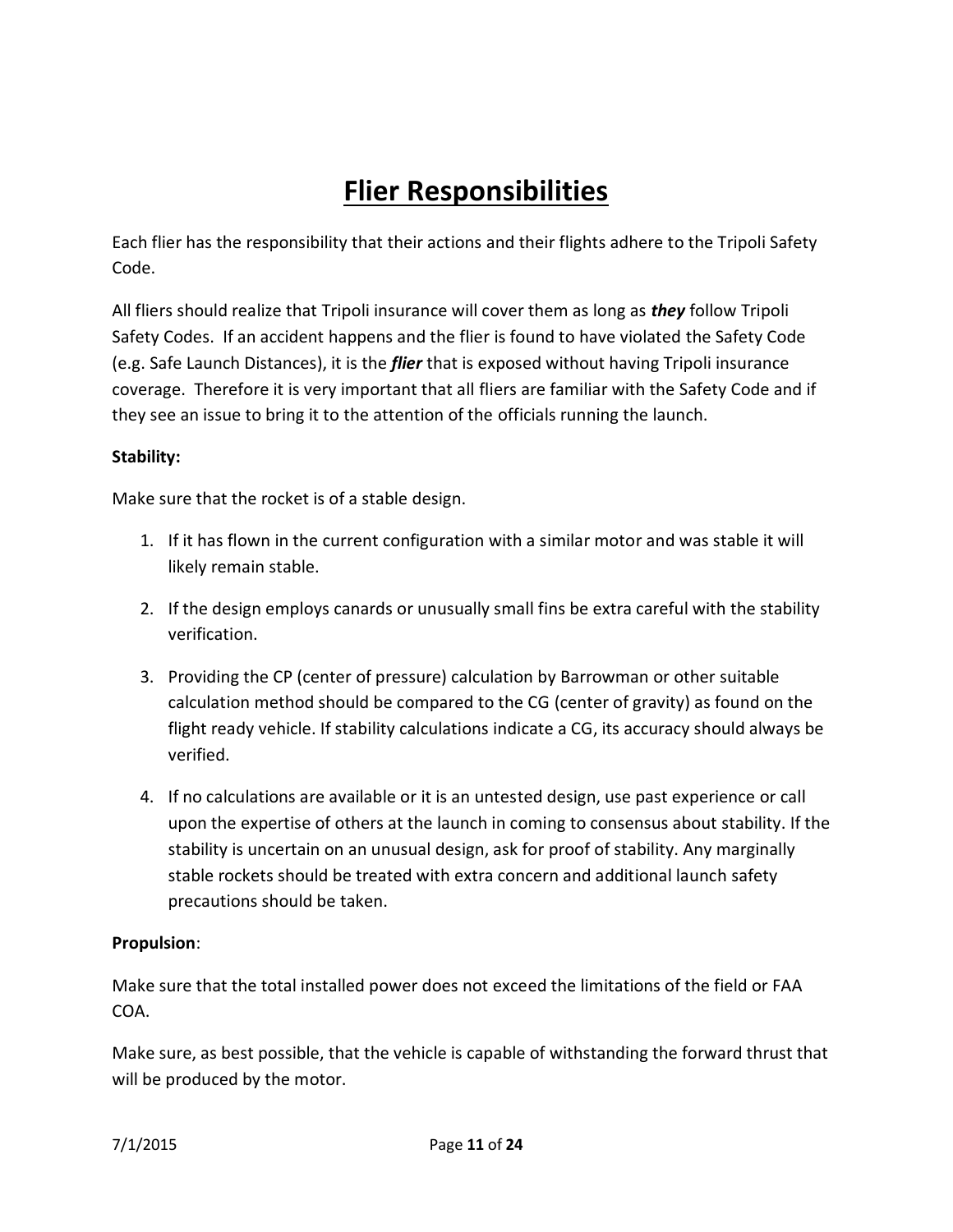Make sure that the initial thrust of the motor chosen will provide at least a 3:1 thrust-to-weight ratio (higher is better). This can be done by one of three ways:

- 1. The flier can provide documentation that shows the initial thrust produced by the motor. This can then be compared to the GLOW (Gross Lift-Off Weight) of the rocket as presented.
- 2. The peak thrust of the motor can be assumed to be at least equal to the average thrust as indicated in the motor designation. In this case, the average Newtons produced by the motor should be converted to pounds and compared to the GLOW of the rocket as presented.

#### **Recovery**:

Make sure that the parachutes selected for recovery are rated for the weight of the vehicle and the expected conditions at deployment. Confirm that the parachutes intended for the final descent phase to the ground will not allow a decent rate that would represent a safety hazard.

Make sure that there is an adequate system in place to contain all of the separable parts of the rocket and parachutes at the forces anticipated during deployment. This includes adequate length of retaining cord, strength of retaining cord, and hard points for recovery system attachment.

Ensure that adequate protection is in place to prevent the hot ejection gases from causing burn damage to retaining cords, parachutes, and other vital components.

If motor delay is used to actuate recovery system, make sure that the delay length was properly selected for the motor/rocket system.

If electronics are being used to activate the recovery system, make sure that an externally controllable method is being used to turn electronics on and that a known good battery is in use.

#### **Launch Safety Guidelines:**

While there may be Range Managers assigned to assist the flier getting their rocket ready to launch, it is the *fliers responsibility* to make sure that the rocket's launch is safe. These guidelines should be followed by all filers as well as by Range Managers (if assigned).

- **Never** point rocket towards flight line while loading
- Launch rocket **away from flight line**. Take into account weather cocking so that rocket does not head towards flight line when launched.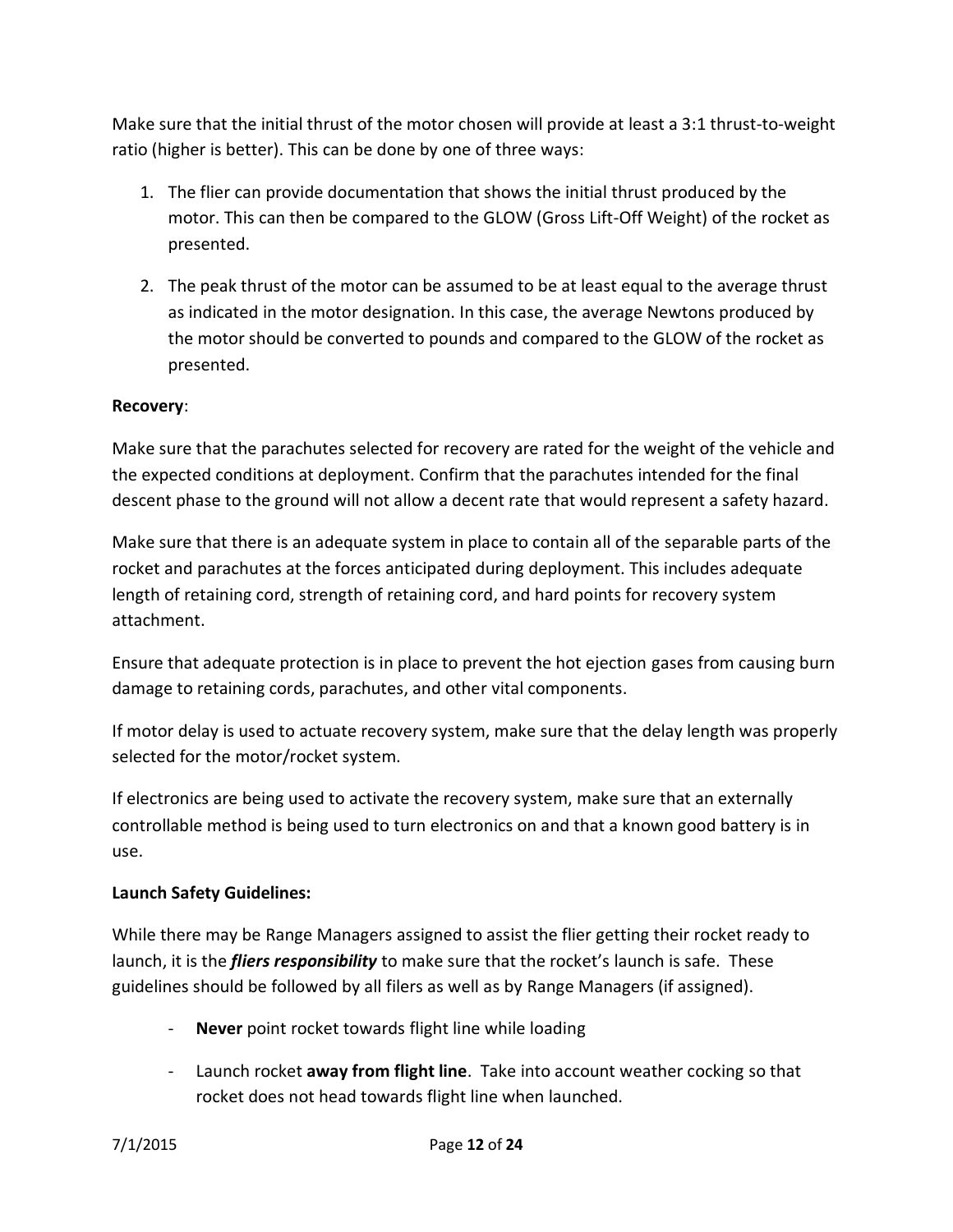- Always arm electronics *before* installing igniter(s) in motors.
- Use a stable platform (e.g. ladder), if needed, to reach electronics.
- Check that igniter wires are not "hot" (touch together, checking for *sparks*) before attaching to igniter(s).
- Make sure that non-essential personnel are backed up before you hook-up igniter and perform a continuity check (if relay box is capable).
- In event rocket needs to be taken off the launcher for any reason, remove ignitor and disarm any onboard electronics *before* moving the rocket.
- Make sure all combustible materials have been removed from the ground surrounding the launch pad. When a sparky motor is to be flown, extra precautions (including the clearing of the ground for a much greater diameter around the pad) must be taken. In the event a fire cannot be prevented, the flyer should not launch this rocket/motor combination until such time as it is safe to do so.
- While in the flight range, it I the flier's responsibility to monitor communications with the range head, especially for safety related announcements (e.g. rocket coming in out on the range!). Fliers will *follow* safety instructions (e.g. heads up!) that come from the range head.

#### **Safe recovery Guidelines:**

- If a rocket lands in a location whose retrieval would present a safety issue (e.g. power line, building roof, etc.), the flier should inform the Launch Director and be given guidance on the appropriate assistance required before attempting retrieval.
- The flier is responsible for knowing the limits of the launch area, and if the rocket lands outside of the launch area, the flier should inform the Launch Director in order to be given guidance on what should be done (e.g. contact adjacent landowner) before attempting retrieval.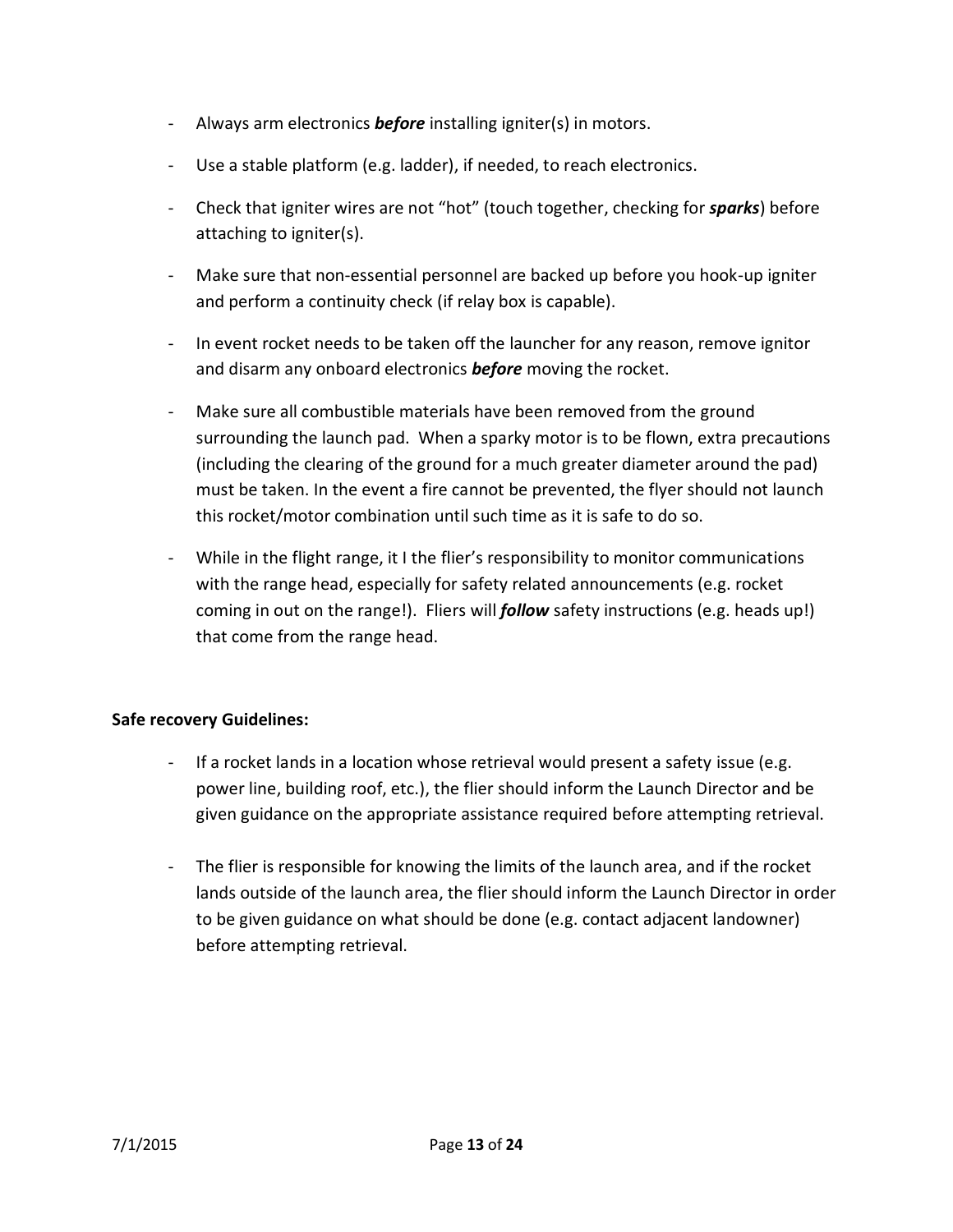# **Flight Safety Review**

Before a flier can proceeded to the pads to launch their rocket, the rocket *and the flier* must pass a preliminary *Flight Safety Review* station. The role of inspection is performed by the *Flight Safety Officer – FSO* prior to allowing the launch of the rocket. This process has had many names: Safety Check-in, Rocket Inspection, etc. Some Prefectures have used the misnomer of Range Safety Officer, but as we have discussed, Range Safety is much more encompassing than the more limited Flight Safety Review. The primary purpose of Flight Safety Review process is to make sure that the *flier* has followed the safety guidelines dealing with:

- Stability
- Construction
- Propulsion
- Recovery

*Obviously, this review/inspection has a subjective component. Experienced fliers known to the Inspector may need minimal inspection. Novice fliers, or fliers that are attempting to acquire new skills (e.g. Clustering, Staging, Electronic recovery, etc.), should warrant closer inspection/review.*

For complex projects, this review may be done at a remote location (i.e. Away Cell) and usually involves a very senior FSO.

#### **Requirements:**

- *The FSO should be at a certification level (or above) of the flier/rocket that they are reviewing. If a flier presents a rocket that is higher than the certification level of the FSO, then that FSO, need to illicit the help of a FSO with the appropriate certification level*
- *In addition, if the FSO is unfamiliar with an aspect (e.g. cluster, staging, electronics, etc.) of the rocket they is being presented for review, they should illicit the help of another FSO that has the appropriate skills. Additionally, the FSOs have the responsibility of requesting that the RSO review any unusual flights before the flier can proceed.*

The FSOs should check that the rocket is compatible with the flier's certification level.

• Is the flier a member of an organization that provides insurance? Both NAR and Tripoli have member insurance. Minor children of Tripoli members are also insured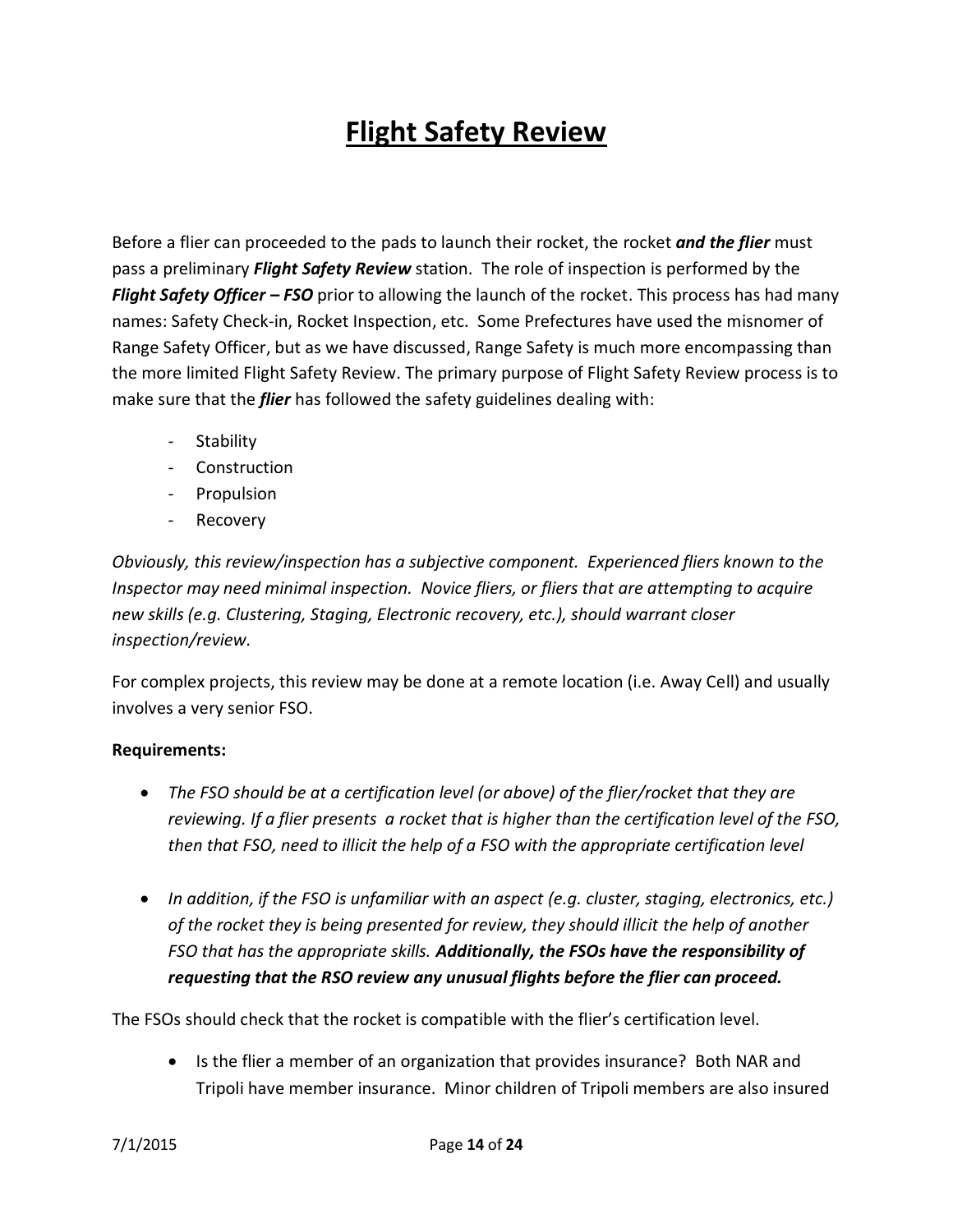even if they are not members themselves. NAR does not have that same membership feature; the minor must be a NAR member.

- Is the flier 18 or more years old? If not, the flier cannot use high power motors, reloadable motors of any power class, or any motors that are classified as High Power (even certain F, and G motors!). Tripoli has a Mentoring Program (TMP) which allows Junior Members to participate in High Power, if accompanied by a certified Senior Member. Those Junior Members have a special membership card. Tripoli does not recognize NAR's Junior Certifications; minors must be TMP participants to participate in High Power.
- Is the flier certified to the impulse level being flown? The flier is often given an event badge at registration with the fliers certification level indicated. If not, ask to see their membership card to verify the certification level. Make sure that the membership card is current. Individuals flying rockets meeting the following criteria will *require high power certification*:
	- $\circ$  Rockets powered by rocket motors not classified as model rocket motors per NFPA 1122, e.g.:
		- Average thrust in excess of 80.0 Newtons
		- Total impulse of 160.01 Newton-seconds or more
		- Contains in excess of 2.2 ounces (62.5 grams) of propellant
		- Hybrids (regardless of impulse)
		- Sparky Motors (regardless of impulse). **Note that some "F" and "G" motors fall into this category.**
	- o Is propelled by a combination of *model rocket motors* having an installed total impulse of more than 320 N-Sec or
	- o Is propelled by a combination of *model rocket motors* having more than a total of 125 g (4.4 oz) of propellant weight; or
	- o Rockets that weigh more than 53 ounces (1500 grams).
- Is the motor certified? Certification lists are available on the Internet or in publications from the certifying organizations. Verify the motor certification status by consulting the certification lists. If the motor is not certified, then the motor can only be flown at a Tripoli Research Launch by a Tripoli member with a L2 or higher certification.
- Verify that an applicable flight card exists, is filled out in a legible manner, and indicates all of the pertinent flight data including but not limited to flyer name and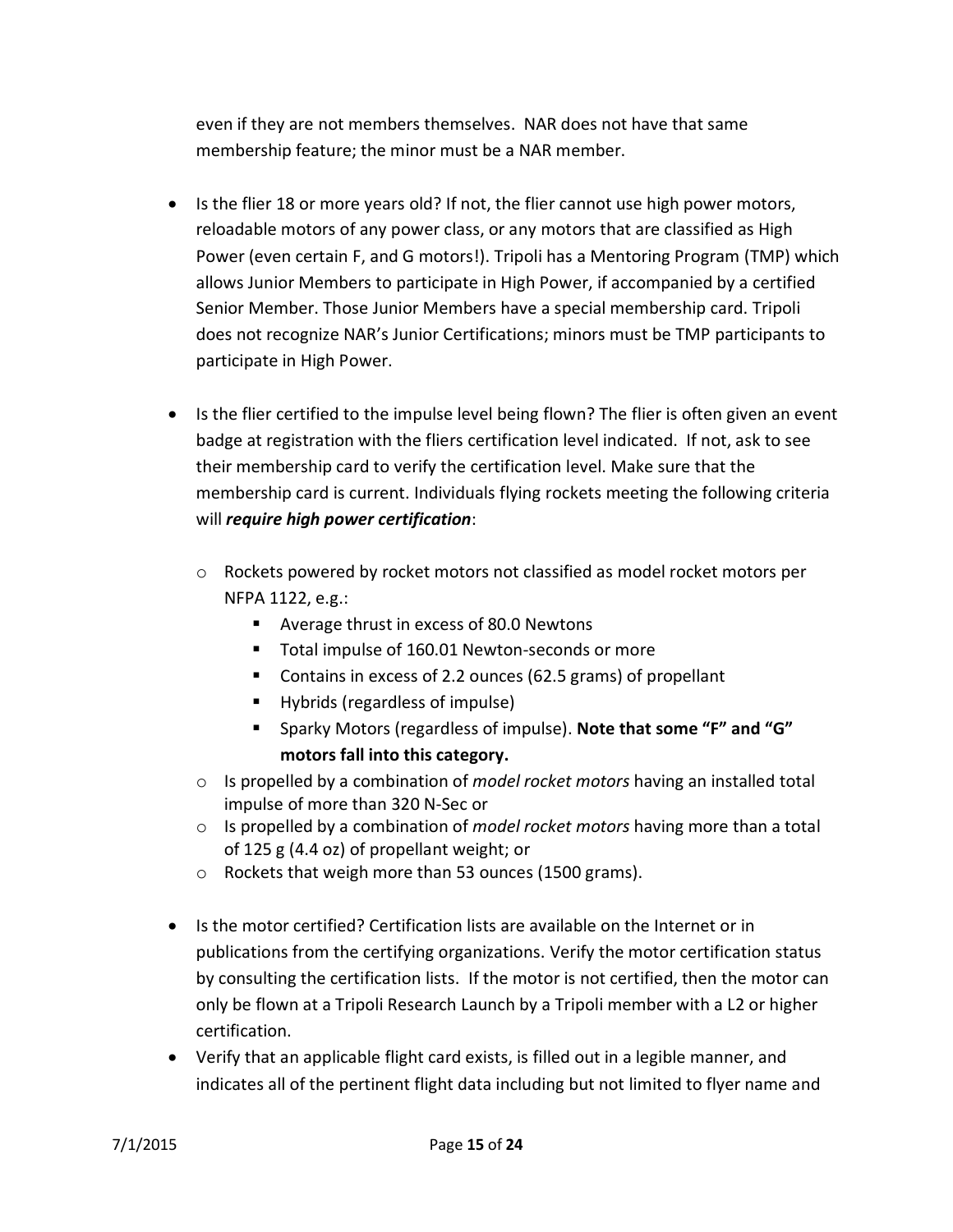member number, physical vehicle parameters, motor configuration, and recovery systems.

- Ask the flyer if they have flown this particular rocket and motor combination. If they have, ask for the results of that flight. If not, ask if they have flown a similar rocket/motor combination and the outcome. Use the results of this line of questioning to determine into how much detail the remainder of the FSR will go. IMPORTANT: By no means does a response of "I've flown it just like this perfectly before" exempt the flyer from the remainder of the FSR.
- Special attention should be given to flights that are indicated as Heads-up or Certification. In the case of a certification attempt, verify the presence of associated certification authority.

#### **Rocket Inspection:**

- Is the motor appropriate for the rocket?
	- $\circ$  Does it provide enough initial thrust to get the rocket going fast enough to be stable as it leaves the launcher? A good Rule of Thumb is 3:1 thrust to weight ratio. Take into account ground wind speed (i.e. needs higher ratio if windy).
	- $\circ$  Is the motor too large for the launch equipment (e.g. high thrust motor on  $\frac{1}{4}$ " rod) or the FAA CAO?
- Ask the flier if they are using the motor ejection charge. If they are, verify that they installed the black powder. Some motors rely on a tape disk to retain the powder in its cavity. It is suggested that the flier backup the paper disk with masking tape around the edge to prevent it from coming free.
- Examine all "slip-fits", e.g. nosecone or payload shoulder, which are intended to separate in flight. Turn the rocket nose down. It is unacceptable if the nosecone (or payload) can separate under their own weight. Check that the nosecone, if used as part of a payload section, is firmly installed (e.g. screws). The object is to prevent loss of the nosecone and the payload contents in flight.
- Examine the launch lugs or rail buttons/guides. Are they firmly attached to the rocket without evidence of cracking in the joints? Are the guides adequately sized for the rocket? If using lugs, check the lugs for paint buildup or burrs inside the lug(s). Paint or burrs may cause binding on the launch rod.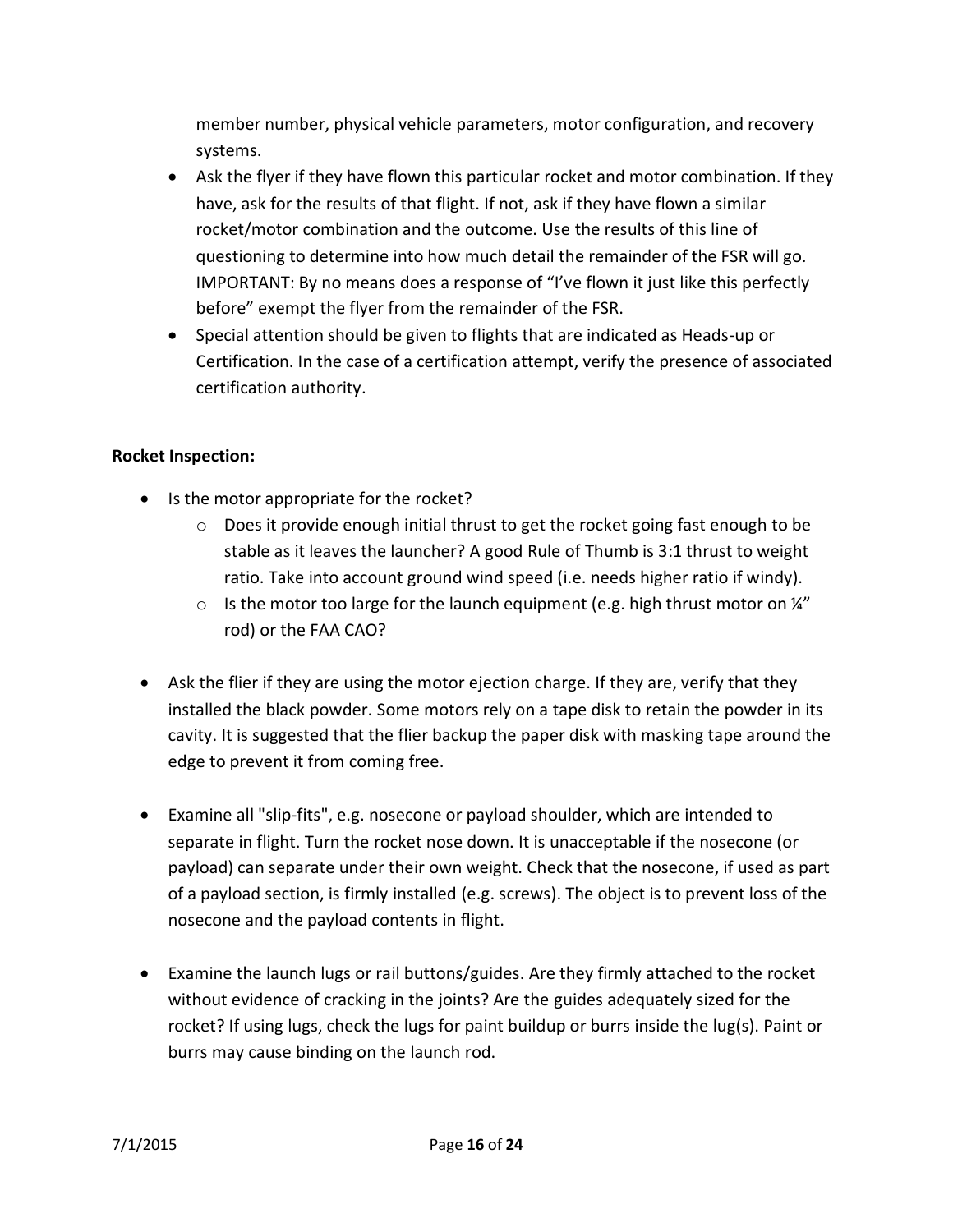- Examine the fins. Are the fins mounted parallel to the roll axis of the rocket? Attempt to wiggle the fins at their tips. There should be no movement and minimal deflection. If the fins deflect is the fin material appropriate for the rocket? Laminated or built-up fins should be checked for delaminations. Examine the fin roots for cracks; minor "hairline" cracks may be acceptable if the fins are not loose or if the fins are mounted using "through the wall" construction. Check the fins for warpage; there should be little, if any, warpage.
- Examine the motor installation. Verify, if possible, that the motor is what the flight card indicates. If in doubt, ask that the motor be removed from the rocket. Pull on the motor to make sure it is firmly restrained in the rocket. If the motor is friction fitted then it should not move when strongly pulled. A positive means of motor retention, e.g. motor clip, bolted washers, is preferred. Verify that the motor cannot deflect the retention device and then eject. A wrap of tape around motor clip(s) to restrain them against the motor is suggested.
- Can the motor "fly through" the rocket? Push on the nozzle end of the motor. The motor should not move forward in its mount nor should the mount move within the rocket. Try to determine the type and quantity of adhesive used in construction. Any evidence of "hot melt" adhesives should make the rocket suspect. Motor mounts should typically be mounted with epoxy adhesives with a sufficient quantity to form fillets at the centering ring to body tube joints.
- Is the rocket stable? Find the CG (center of gravity) of the flight ready rocket (motors installed, recovery system packed) by finding the rocket balance point. Where is the CG relative to the leading edge of the fins? On a single staged rocket with only a rear set of fins the CG should typically be forward of the forward root edge of the fins. Canards, wings, forward swept fins, and strakes will require the CG to be further forward. Multistaged rockets must be evaluated for each stage. Ask the flier to show the CP (center of pressure) location on the rocket (and less each stage for a staged rocket). Request to see the calculations if in doubt. The CG must be a least one body tube diameter forward of the CP in each flight phase. Hybrid powered rockets must be examined carefully for stability. Unlike most solid fueled rockets the CG of a hybrid rocket may actually move aft during flight. The rearward CG shift may destabilize the rocket. To be conservative, determine the CG of a hybrid rocket with the solid fuel component in place but without the oxidizer loaded.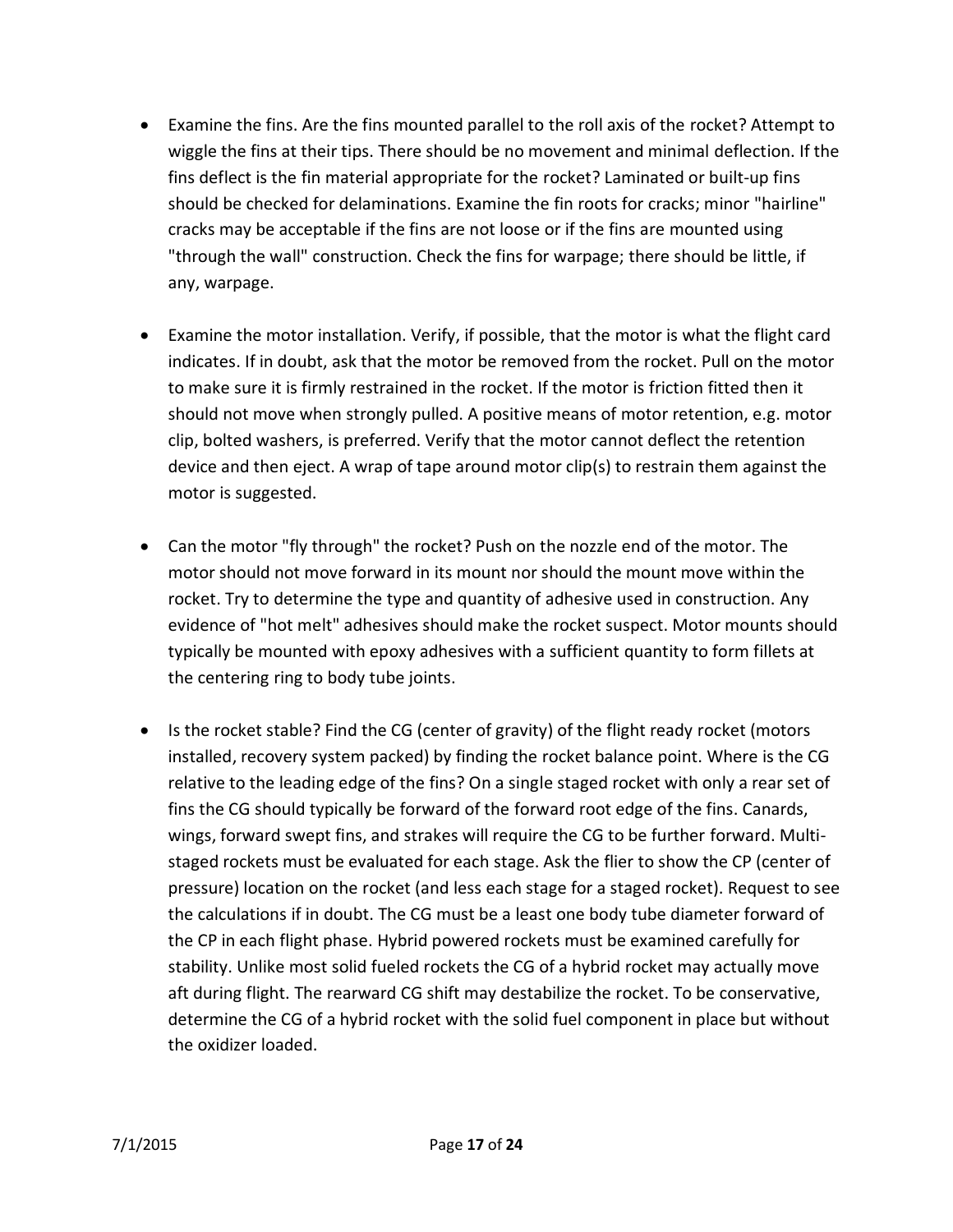- If the rocket appears neglected or of marginal construction or the builder does not display good knowledge of rocket practices ask to inspect the recovery system. Pull on the shock cord several times. The shock cord must not be cracked, cut, frayed, or burnt. Discoloration from ejection operation is typically not a problem. Make sure that the shock cord is securely mounted in the rocket. Make sure any knots in the recovery system will not loosen or slip. Recovery system hardware, including screw eyes and swivels, needs to be strong enough for recovery loads, mounted to solid structure as necessary, and all fasteners are tight. Inspect "quick links" to verify that they are not likely to pull apart under recover loads. Is parachute protection from the ejection charge adequate and nonflammable? Verify that the parachute is undamaged including no loose suspension lines and no tears or burns which may spread during recovery. Is nonflammable, bio-degradable (no fiberglass) wadding being used?
- Does the booster section have a vent hole? Typically, a 1/8 to 3/16 inch hole is drilled in the booster section just behind the nosecone or payload shoulder area. This hole is intended to vent the rocket internal pressure to the outside. It is recommended practice on high performance (high altitude) rockets because it prevents the internal pressure from prematurely separating the nosecone or payload section.

#### **The following items are relevant for Electronic Recovery:**

- Ask if electronics are used in the rocket (e.g. for parachute deployment, staging). If the flier is inexperienced with Electronics, examine the electronics for items that may dislodge (e.g. ejection canister matches) or break during flight. Are heavy items, e.g. batteries, adequately supported to prevent coming loose from "g" loads. How did the flier verify the functionality of his electronics? When was the last time the electronics were checked? Are the batteries fresh? How has the flier verified its operation?
- Does the flier expose himself to accidental discharge during arming/disarming the electronics? Do the electronics indicate whether or not they are armed?
- Does the flier have a checklist or reminder to arm the system prior to flight and disarm the system upon landing?
- Make sure that the rocket does not use mercury switches or roller switches to initiate motor ignition.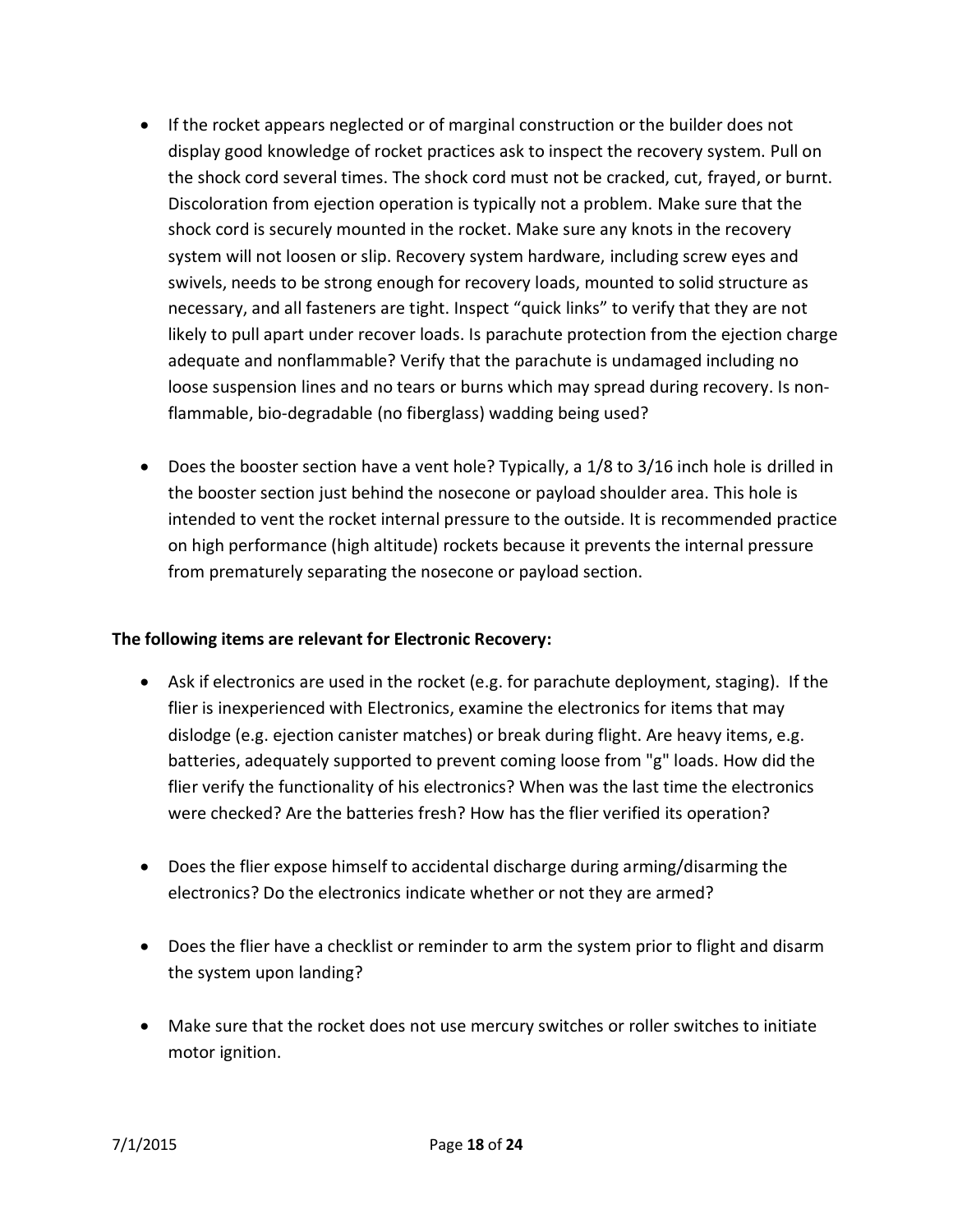#### **The following items are relevant for cluster rockets:**

- Make sure that the flier has not pre-inserted any of the motor igniters. That needs to be done at the launch pad.
- Look for any open holes between the motor mounting tubes. Are the holes sealed to prevent ejection charge gases from venting out?
- If black powder and composite motors are mixed in a cluster are the composite motors the first to be ignited? Composite motors are harder to ignite than black powder.
- If the flier expects to ignite a mixed combination of APCP motors, recognize that the larger motors take longer to come up to pressure. Does the rocket have sufficient power to safely fly with only the smaller motors operating?
- Are the motors configured in such a way as to behave dangerously if one or more do not light (i.e. off-axis thrust)? If, for example, the cluster consists of two motors, inform the flier that the rocket needs to be on the pad so that the motors are aligned parallel to the flight line so that if only one motor lights, the rocket will not arc towards the flight line.
- Ask the flier if the motor igniters for the cluster wired will be wired in parallel (not in series)? Check for shorts which may prevent igniter function.
- Are the igniters "matched"? Igniters having different current requirements may not light at the same time. Igniters that light quickly may ignite their rocket motors prior to ignition of other motors.
- Does the launcher ignition system have enough power to ignite all of the igniters that need to be lit on the pad?
- If some of the motors are to be air started, make sure that the primary motor(s) are sufficient to safely power the rocket off the launch pad. Make sure that the electronics to initiate the air-start motors will only be armed once the rocket is on launch position.. Make sure that the same electronics can *and will* be disarmed if the rocket needs to be removed or lowered from the launch pad.

#### **The following items are relevant for multi-stage rockets:**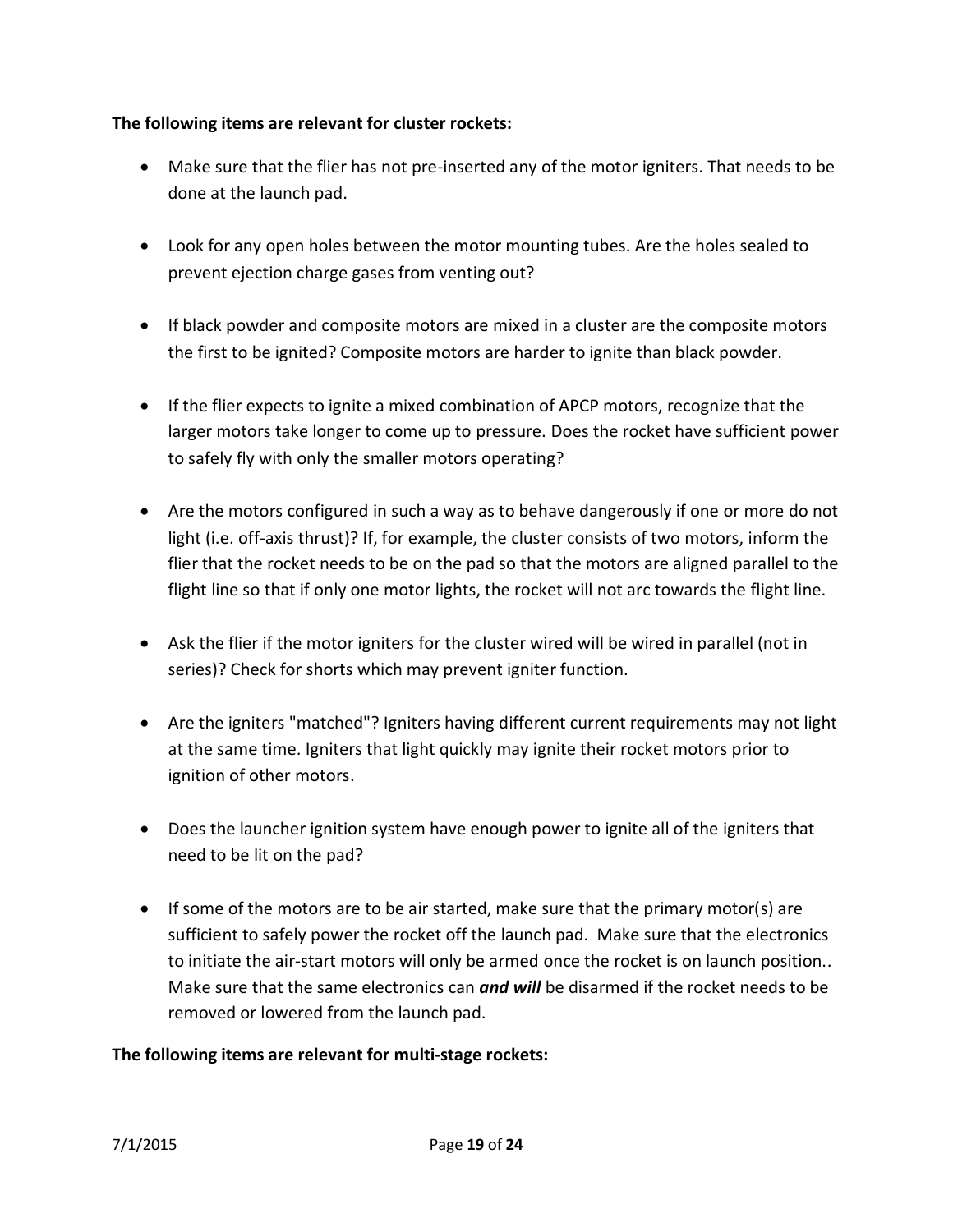- Make sure that none of the motor ignitors are installed until the rocket is at the launch pad.
- Make sure that the rocket will be stable during its entire flight profile: Ask the flier to show the CP of the fully assembled rocket (i.e. all stages assembled). Ask the flier to show the CP of the rocket after each staging event.
- Make sure the booster motor(s) have sufficient power to get the rocket stable.
- Make sure that the electronics to control the staging motor ignition will only be armed once the rocket is on launch position. Make sure that the same electronics can *and will* be disarmed if the rocket needs to be removed or lower off the launch pad.
- Ask the flier about the delay(s) that are used between staging events. Make sure that the delay is not so long as to happen if the rocket has arced over into an unsafe orientation. Ask to see flight simulation if there is a concern.
- Ask the flier if the stages are expected to "drag separate", or is there a separation charge to initiate separation prior to sustainer ignition. Depending on the location of the staging electronics (sustainer vs. inter-stage coupler), premature separation could prevent sustainer motor ignition.
- If the sustainer motor is used to initiate stage separation, check to make sure that the blast from the sustainer motor will not damage the booster's ability to safety recover.
- The upper stage(s) of the rocket *must* be using electronic recovery, and not rely on motor ejection.
- If required, make sure that the staging electronics have a feature to inhibit staging events if the rockets flight profile does not follow expected behavior.

### **Knowledge:**

FSOs should have knowledge of the following documents:

• Tripoli Safety Codes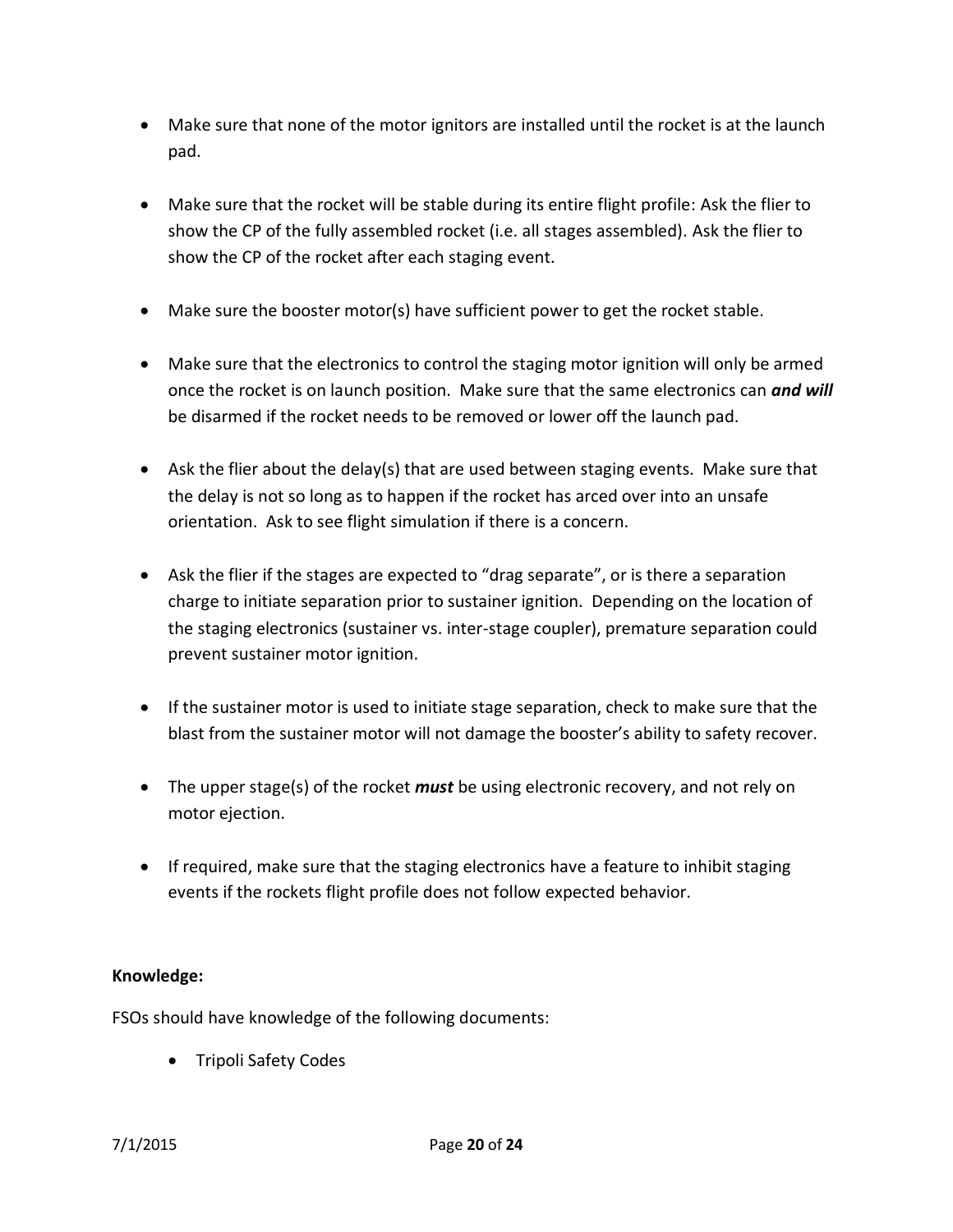FSO personnel shall be aware of the largest motor that can be supported by the site area given the table in the High Power Rocketry Safety Code

#### **Experience:**

FSOs should have applicable flying experience, such as:

- Understand how to calculate center of pressure (CP) and center of gravity (CG) to determine whether a given rocket is stable in flight;
- Can determine that the recovery system being inspected is appropriate for the size and type of rocket being flown;
- Have used computer software programs to determine a rockets expected altitude, location of CP and CG;
- Be able to recognize the best rocket motor for optimum performance and thrust computations.
- Some level of experience using Electronic Recovery.
- Be certified at least to the level of the rocket they are inspecting.
- *If presented with a situation which they have no personal experience, the FSO should ask other experienced FSO or the RSO for assistance.*

# **Launch Control**

Actual flights operations are coordinated by the Launch Control Officer (LCO). Usually the LCO works with a team of personnel that handle various operational duties.

- Assigning fliers that have passed FSR, to specific banks of pads.
- Assisting those fliers by assigning Range Managers to supervise their activities at the pads.
- For large launches, coordination of the range to allow for rockets to be simultaneously launched and loaded from different banks.
- Management of flight cards to coordinate each with a particular launch pad.
- Operation of the Launch Control System
- Maintain control of access to the range
	- o Make sure that spectators are not allowed on the range
	- o Follow all Safety Rules governing who has access to the range.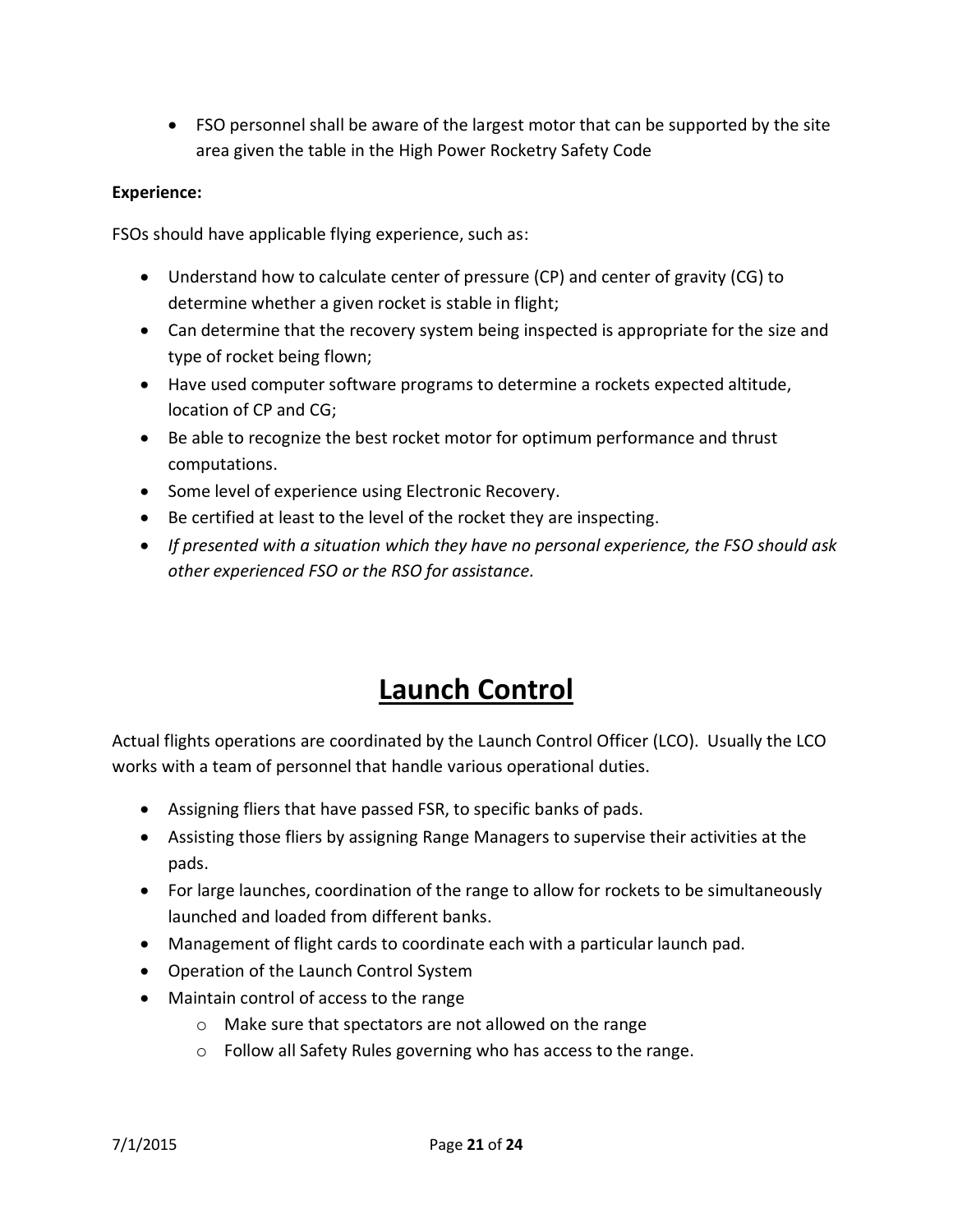- Be responsible for communicating to the other participants and spectators the launch status of a particular rocket. This is usually done using some kind of Public Address (PA) and/or wireless system. This includes:
	- o Sharing of flight card information for each flight.
	- o Countdown announcement.
	- o Maintaining situational awareness of each flight so that any safety issues can be quickly communicated to all participants and spectators.
- It is the responsibility of the LCO to set the tone of the flight operations, to make sure that launches occur in a timely manner, and making sure that all operations are conducted with utmost safety. Given that responsibility, it is inappropriate for children to be involved with launch operations in any manner.
- Make sure that before each rocket is launched that the prior rockets no longer pose a safety hazard.
- Make sure that the sky is clear of aircraft and that the cloud cover would not interfere with the tracking of the rocket about to be launched.

## **Range Managers**

If Range Managers are assigned, then these are some guidelines that are appropriate:

- Be familiar with both launcher and launch control operation
- Have appropriate tools available
- Have fire suppression capability available
- Make sure that the area around each pad has been cleared of combustible material per the Safety Code requirements.
- Make sure that all fliers follow Launch Safety Guidelines.
- Make sure all rockets are pointed away from the flight line while loading.

# **FAA COA Holder**

In order to comply with FAA regulations, all Class 2 and Class 3 (as defined in Federal Aviation Administration Regulations, Part 101 (Section 307,72 Statute 749, Title 49 United States Code,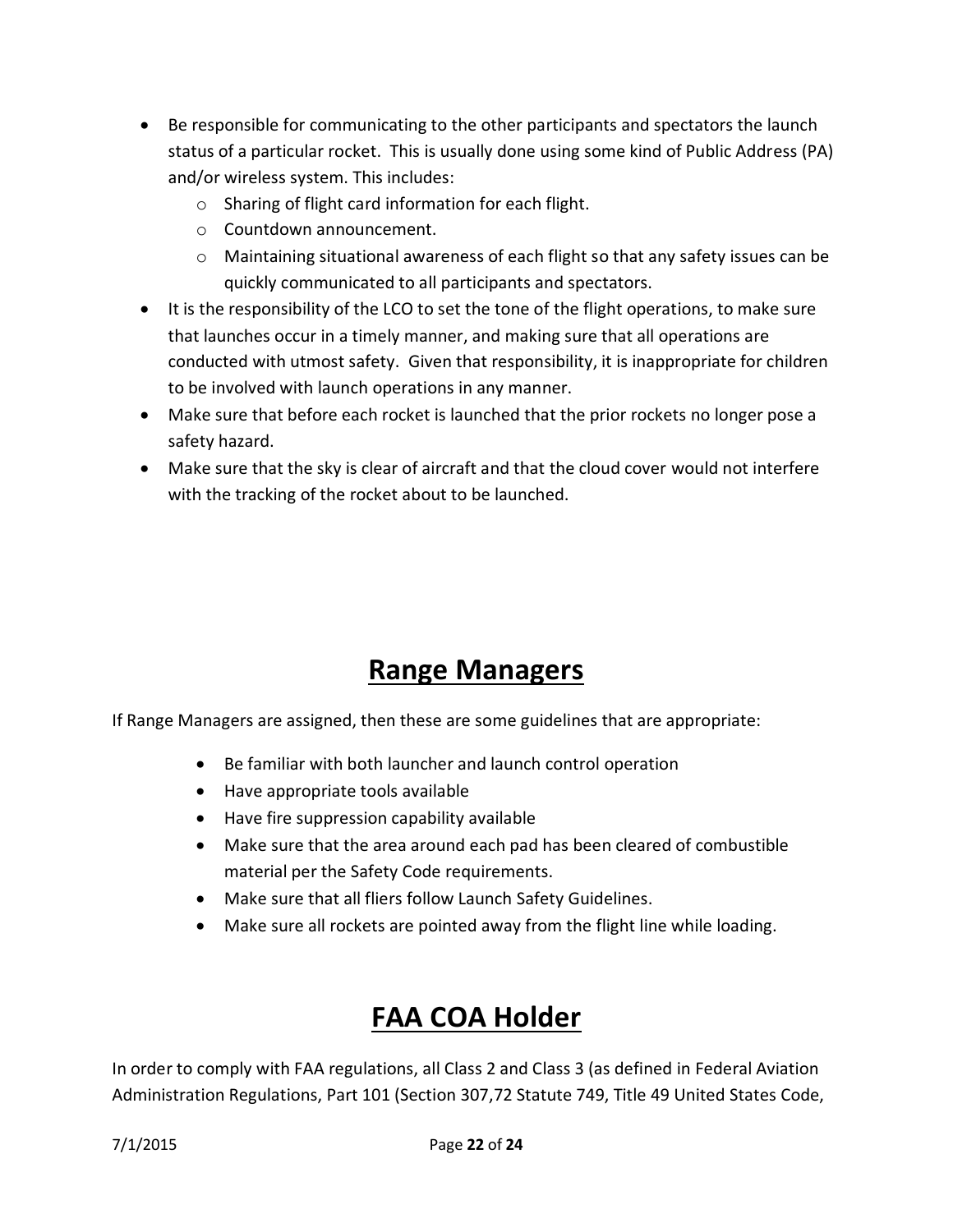Section 1348, "Airspace Control and Facilities," Federal Aviation Act of 1958) must have been issued an FAA Certificate of Authorization (COA). Historically this has been called a "Waiver" since it does waive some of the FAA's FAR rules. Recently the FAA has been using the term Certificate of Authorization to refer to this document.

This Certificate of Authorization will have specific constraints on what kinds of rocketry activities are authorized (e.g. maximum altitude, hours of operation etc.). The Certificate of Authorization has one or more names listed as being the responsible party(ies). It is the responsibility of that person(s) to make sure that all flight operations comply with the Certificate of Authorization.

Normal duties prior to and during the launch include: File NOTAM, Contact ATC at the beginning and end of flight operation. Have the ability to communicate to/from local ATC during launch operations.

As such, in addition to the LD, and the RSO, the Certificate of Authorization holder has the *legal* authority to cease ranger operations if they determine that the operations would be in violation of the Certificate of Authorization.

Sometimes the LD is the person that holds the Certificate of Authorization, other times it is another member of the Prefecture. In any case, the Certificate of Authorization holder has *legal* responsibilities to make sure that the range is operated according to the Certificate of Authorization.

The waiver holder shall have a copy of the Certificate of Authorization on hand and shall present it for inspection (when requested) to any authorized FAA Inspector or any state or municipal official charge with the duty of enforcing local laws or regulation.

## **Summary**

It is the responsibility of all participants and organizers of a launch to limit the exposure to hazardous situations to a minimum number of persons for a minimum time, consistent with safe and efficient operations.

In the pursuit of this ideal, we must adhere to the safety code and do our best to make sure that others around us do the same. In doing so, we will make our hobby as safe as possible for those involved and for spectators, thus ensuring the continued growth and enjoyment for all involved.